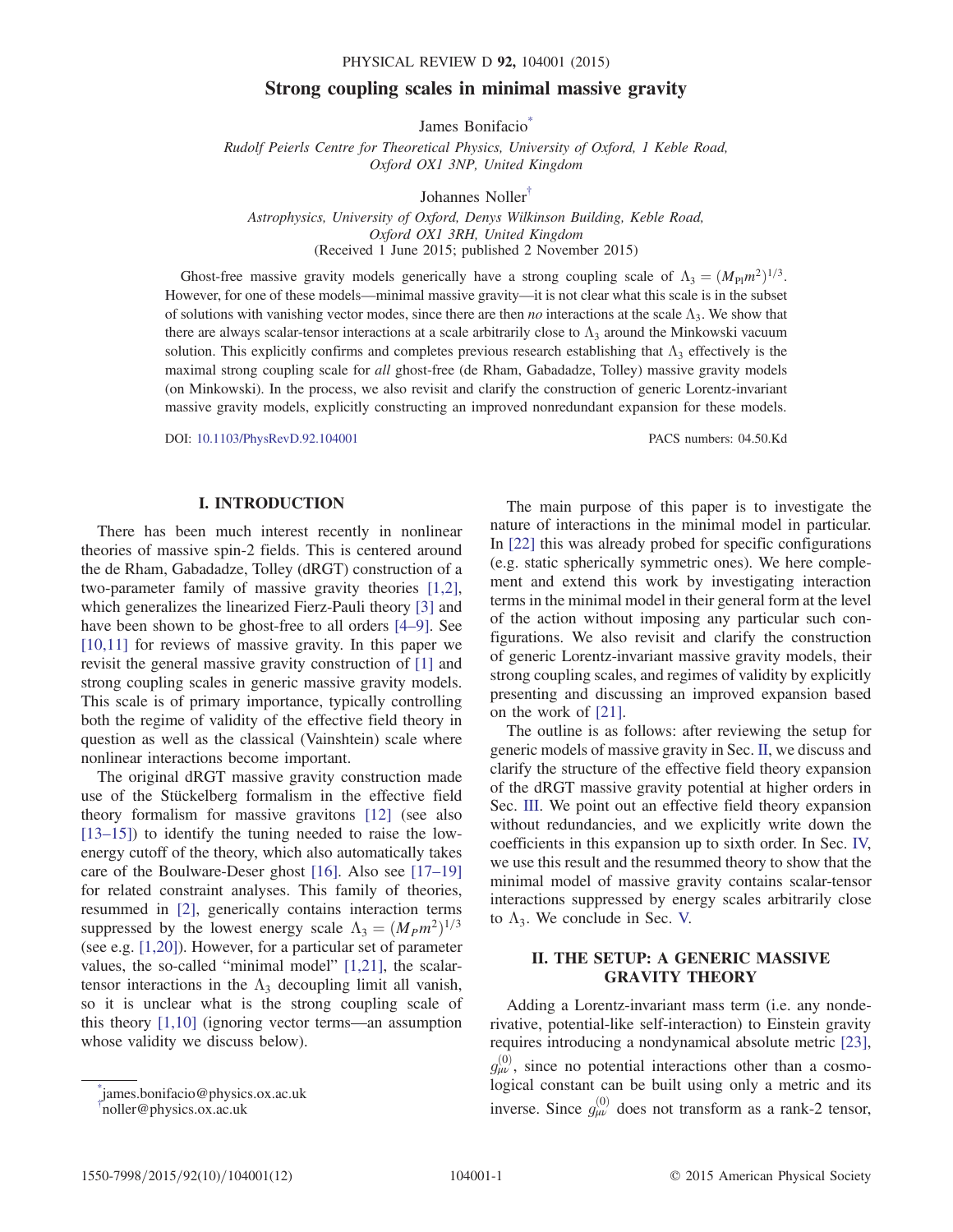## JAMES BONIFACIO AND JOHANNES NOLLER PHYSICAL REVIEW D 92, 104001 (2015)

this explicitly breaks diffeomorphism invariance of the action. Here we revisit the construction of Lorentz-invariant massive gravity theories with general potential interaction terms. These interactions will also be the most relevant ones at low energies when compared to higher order derivative interactions. Adding a general potential then gives the action

<span id="page-1-0"></span>
$$
S = \frac{M_p^2}{2} \int d^4x \left[ \sqrt{-g}R - \sqrt{-g} \frac{1}{4} m^2 V(g, h) \right], \quad (1)
$$

where  $h_{\mu\nu} = g_{\mu\nu} - g_{\mu\nu}^{(0)}$  is the (massive) spin-2 field. For the rest of this paper we consider a flat pondynamical reference rest of this paper we consider a flat nondynamical reference metric,  $g_{\mu\nu}^{(0)} = \eta_{\mu\nu}$ , although dRGT massive gravity can be generalized to general reference metrics [25] (see e.g. [26] generalized to general reference metrics [\[25\]](#page-10-8) (see e.g. [\[26\]](#page-10-9) for a de Sitter reference metric).

## A. The potential

A general potential can be expanded order by order as  $V(g,h) = V_2(g,h) + V_3(g,h) + V_4(g,h) + V_5(g,h) + \cdots$ ;

$$
(2)
$$

<span id="page-1-1"></span>where the individual orders are given by [\[27\]](#page-10-10)

$$
V_2(g, h) = b_1 \langle h^2 \rangle + b_2 \langle h \rangle^2, \tag{3a}
$$

$$
V_3(g, h) = c_1 \langle h^3 \rangle + c_2 \langle h^2 \rangle \langle h \rangle + c_3 \langle h \rangle^3, \tag{3b}
$$

$$
V_4(g, h) = d_1 \langle h^4 \rangle + d_2 \langle h^3 \rangle \langle h \rangle + d_3 \langle h^2 \rangle^2 + d_4 \langle h^2 \rangle \langle h \rangle^2
$$
  
+ 
$$
d_5 \langle h \rangle^4,
$$
 (3c)

$$
V_5(g, h) = f_1 \langle h^5 \rangle + f_2 \langle h^4 \rangle \langle h \rangle + f_3 \langle h^3 \rangle \langle h \rangle^2 + f_4 \langle h^3 \rangle \langle h^2 \rangle
$$

$$
+ f_5 \langle h^2 \rangle^2 \langle h \rangle + f_6 \langle h^2 \rangle \langle h \rangle^3 + f_7 \langle h \rangle^5, \qquad (3d)
$$

$$
V_6(g,h) = g_1 \langle h^6 \rangle + g_2 \langle h^5 \rangle \langle h \rangle + g_3 \langle h^4 \rangle \langle h^2 \rangle + g_4 \langle h^4 \rangle \langle h^1 \rangle^2
$$
  
+ 
$$
g_5 \langle h^3 \rangle^2 + g_6 \langle h^3 \rangle \langle h^2 \rangle \langle h^1 \rangle + g_7 \langle h^3 \rangle \langle h \rangle^3
$$
  
+ 
$$
g_8 \langle h^2 \rangle^3 + g_9 \langle h^2 \rangle^2 \langle h \rangle^2 + g_{10} \langle h^2 \rangle \langle h \rangle^4 + g_{11} \langle h \rangle^6,
$$
  
:\n(3e)

<span id="page-1-4"></span>where angled brackets denote tracing with the dynamical metric, e.g.

$$
\langle h^3 \rangle = h_{\mu}{}^{\alpha} h_{\alpha}{}^{\nu} h_{\nu}{}^{\mu} = g^{\beta \alpha} g^{\gamma \nu} g^{\mu \sigma} h_{\mu \beta} h_{\alpha \gamma} h_{\nu \sigma}.
$$
 (4)

At each order,  $n$ , the number of terms in the above expansion of the potential is equal to the number of distinct integer partitions of *n*,  $p(n)$ , so that it appears as if each potential is defined by an infinite number of parameters,  $\sum_{n} p(n)$ . As we note later, there is a redundancy in this parametrization, and consequently the number of independent terms is less than this representation implies, although still infinite.

The Fierz-Pauli theory [\[3\]](#page-9-1) is given by the lowest (quadratic) order part of [\(1\)](#page-1-0) with the parameter choice  $b_2 = -b_1$ . This tuning is required to ensure that at lowest order, i.e. in the linear theory, there is no propagating ghost degree of freedom around a flat background.

## <span id="page-1-3"></span>B. The Stückelberg trick and degrees of freedom

<span id="page-1-2"></span>The Stückelberg trick [\[12,28,29\]](#page-10-1) allows one to reintroduce diffeomorphism invariance into the action at the expense of adding additional fields. In particular, we add four fields,  $Y^A$ , in the combination

$$
H_{\mu\nu}(x) = g_{\mu\nu}(x) - \eta_{AB}(Y(x))\partial_{\mu}Y^{A}\partial_{\nu}Y^{B},\tag{5}
$$

and impose that the  $Y^A$  transform as scalars under diffeomorphisms. The combination  $H_{\mu\nu}$  then transforms as a ranktwo tensor under diffeomorphisms, and we can define a diffeomorphism invariant version of the action [\(1\)](#page-1-0) by making the replacement  $h_{\mu\nu}(x) \rightarrow H_{\mu\nu}(x)$  in the potential term [\[30\].](#page-10-11) The resultant theory has the same dynamical content as the original one, as can be seen by choosing the unitary gauge  $Y^A = x^A$ , which eliminates the additional fields introduced by the Stückelberg trick. However, this replacement is useful for separating the different helicity degrees of freedom of the theory and making their interaction scales explicit. To see this, one first writes  $Y^{\mu} = x^{\mu} - A^{\mu}$ , where we have switched to Greek indices in anticipation of the fact that the four fields  $A^{\mu}$  will, in the decoupling limit (see Sec. [IV](#page-6-0)), transform as the components of a Lorentz four-vector [\[6\]](#page-9-5). By further replacing  $A^{\mu}$  with  $A^{\mu} + \partial^{\mu} \phi$ , we introduce the field  $\phi$ , which will transform as the helicity-0 component of the graviton in the decoupling limit. The net effect of this replacement is then to replace  $h_{\mu\nu}$ in the potential term (not including  $\sqrt{-g}$  or  $g^{\mu\nu}$ ) with

$$
H_{\mu\nu} = h_{\mu\nu} + \partial_{\mu}A_{\nu} + \partial_{\nu}A_{\mu} + 2\partial_{\mu}\partial_{\nu}\phi - \partial_{\mu}A^{\alpha}\partial_{\nu}A_{\alpha}
$$

$$
- \partial_{\mu}A^{\alpha}\partial_{\nu}\partial_{\alpha}\phi - \partial_{\mu}\partial^{\alpha}\phi\partial_{\nu}A_{\alpha} - \partial_{\mu}\partial^{\alpha}\phi\partial_{\nu}\partial_{\alpha}\phi. \tag{6}
$$

An equivalent representation of a generic massive gravity theory, which is manifestly diffeomorphism invariant and useful for writing down the resummed theories, is to work directly in terms of the rank-two tensor field

$$
f_{\mu\nu}(x) = \eta_{AB}(Y(x))\partial_{\mu}Y^{A}\partial_{\nu}Y^{B},\tag{7}
$$

and to construct the potential out of scalar functions of the tensor  $g^{\mu\alpha}f_{\alpha\nu}$ . Note that we could have introduced the Stückelberg degrees of freedom in a different way, e.g. via Stückelberg transforming  $g_{\mu\nu}$  instead of the background metric.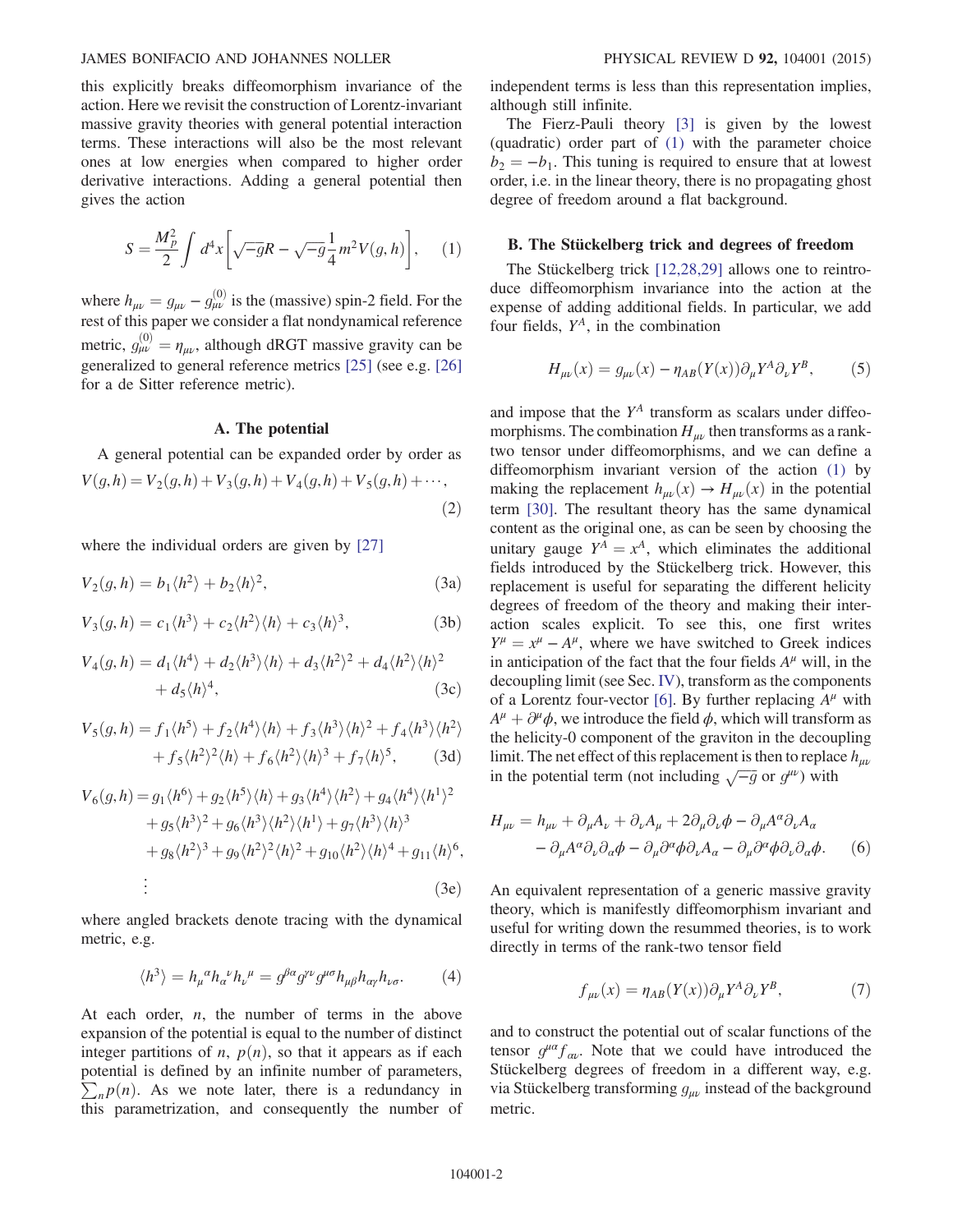## C. Interaction scales

<span id="page-2-2"></span>After making the Stückelberg replacement and expanding the metric terms in the potential using  $h_{\mu\nu} = g_{\mu\nu} - \eta_{\mu\nu}$ , the action [\(1\)](#page-1-0) consists of kinetic and potential interaction terms for the fields  $h_{\mu\nu}$ ,  $A_{\mu}$ , and  $\phi$ . Canonically normalizing the (linearized) kinetic terms for  $h$ ,  $A$ ,  $\phi$  then requires us to perform the field rescalings [\[31\]](#page-10-12),

$$
\hat{h}_{\mu\nu} = \frac{1}{2} M_P h_{\mu\nu}, \qquad \hat{A}^{\mu} = \frac{1}{2} m M_P A^{\mu}, \qquad \hat{\phi} = \frac{1}{2} m^2 M_P \phi.
$$
\n(8)

<span id="page-2-4"></span>After this rescaling, and remembering the overall factor of  $M_P^2 m^2$  in front of the potential in [\(1\),](#page-1-0) the general interaction term  $\{n_h, n_A, n_\phi\}$  involving  $n_\phi$  fields  $\phi$ ,  $n_A$  fields  $A_\mu$ , and  $n_h$  fields  $h_{\mu\nu}$  is given by [\[15\]](#page-10-13)

$$
\{n_h, n_A, n_\phi\} \equiv \Lambda_\lambda^{4-n_h-2n_A-3n_\phi} \hat{h}^{n_h} (\partial \hat{A})^{n_A} (\partial^2 \hat{\phi})^{n_\phi}, \quad (9)
$$

<span id="page-2-3"></span>where one can read off that the associated interaction scale is

$$
\Lambda_{\lambda} = (M_{P}m^{\lambda-1})^{1/\lambda} = m \left(\frac{M_{P}}{m}\right)^{1/\lambda},
$$
  

$$
\lambda = \frac{3n_{\phi} + 2n_{A} + n_{h} - 4}{n_{\phi} + n_{A} + n_{h} - 2},
$$
 (10)

where  $n_h + n_A + n_\phi \geq 3$ . We emphasize that smaller  $\lambda$  are associated with higher energy scales  $\Lambda_{\lambda}$ . From this, and taking  $m < M<sub>P</sub>$ , it follows that the interaction suppressed

<span id="page-2-1"></span>

FIG. 1. Scaling of  $\lambda$  as given in [\(10\)](#page-2-3) for different interaction terms.  $n$  counts the total number of fields participating in the interaction, and the different curves correspond to interaction terms as detailed in the legend. Note that a smaller  $\lambda$  corresponds to a larger energy scale  $\Lambda_{\lambda}$  and, as such, interactions suppressed by  $\Lambda_5$  are suppressed by the lowest scale and hence are the most important at low energies if present.

by the lowest energy scale is  $(\partial^2 \hat{\phi})^3$  at  $\Lambda_5$ , followed by  $\left(\partial^2 \hat{\phi}\right)^4$  and  $\partial \hat{A} (\partial^2 \hat{\phi})^2$  at  $\Lambda_4$ . More generally, all interactions suppressed by energy scales below  $\Lambda_3$  take the form  $\left(\frac{\partial^2 \hat{\phi}}{\partial n}\right)^n$  or  $\partial \hat{A}(\partial^2 \hat{\phi})^n$ , and all interactions suppressed by  $\Lambda_3$ take the form  $\hat{h}(\partial^2 \hat{\phi})^n$  or  $(\partial \hat{A})^2(\partial^2 \hat{\phi})^n$ . Now, for any fixed values of  $n_h$  and  $n_A$  such that  $n_h + \frac{n_A}{2} > 1$ , we have that  $\Lambda_{\lambda}$  tends to  $\Lambda_{\lambda}$  from above as  $n_{\lambda}$  tends to infinity [32]. "From tends to  $\Lambda_3$  from above as  $n_{\phi}$  tends to infinity [\[32\]](#page-10-14). "From above" here means that such interactions have energy scales larger than  $\Lambda_3$ , corresponding to smaller  $\lambda$ . It is worth emphasizing that this means that there are infinitely many interaction terms arbitrarily close to  $\Lambda_3$  from both above and below. Figure [1](#page-2-1) summarizes these statements.

#### <span id="page-2-0"></span>III. RAISING THE STRONG COUPLING SCALE

A generic massive gravity model as parametrized in the previous section is an effective field theory with irrelevant (nonrenormalizable) interaction terms suppressed by the scales  $\Lambda_{\lambda}$ . The lowest of the scales present, which depends on the choice of potential  $V$ , we will refer to as the strong coupling scale of the theory,  $\Lambda_{\text{strong}}$ . Without any particular tuning of the free coefficients in the potential this scale is  $\Lambda$ <sub>5</sub> [\[12,33\]](#page-10-1). This untuned theory has several problems. Most important of all, it makes the theory essentially nonpredictive. Since  $\Lambda_5 \sim 10^{-11}$  km<sup>-1</sup> [\[34\]](#page-10-15), quantum corrections are not suppressed already at scales of  $\Lambda$ <sub>O</sub> ~ 10<sup>-24</sup> km<sup>-1</sup>, i.e. scales of roughly the size of the observable universe [\[10\]](#page-10-0). In fact, the  $\Lambda_5$  interactions also excite a ghost at the same scale  $\Lambda$ <sub>O</sub> [\[35,36\]](#page-10-16), so the scale where quantum corrections become important (which directly derives from  $\Lambda_5$  around a given background) should indeed be seen as the effective cutoff scale of the theory in question [\[37\]](#page-10-17).

This means that it is imperative to raise the strong coupling scale (and in the process also the scale of any would-be Boulware-Deser ghosts). In fact, even before worrying about ghost-freedom and Vainshtein screening, the requirement of obtaining a theory that is predictive over as large a range of energies as possible instructs us to try to raise the strong coupling scale of the theory as far as possible. This is what we will do in the remainder of this paper.

### A. The strong coupling scale

Before systematically raising the strong coupling scale in a generic massive gravity theory, let us briefly clarify what we mean by a "strong coupling scale" here, since this term is used in different ways throughout the literature. The scale of the least suppressed irrelevant operators as discussed above in Sec. [II C](#page-2-2) is what we call the strong coupling scale  $\Lambda_{\text{strong}}$ . Other scales of interest are the scale  $\Lambda$ <sub>O</sub> mentioned above, where loop corrections are no longer suppressed with respect to the tree level amplitude; the scale where full unitarity is lost, i.e. the cutoff of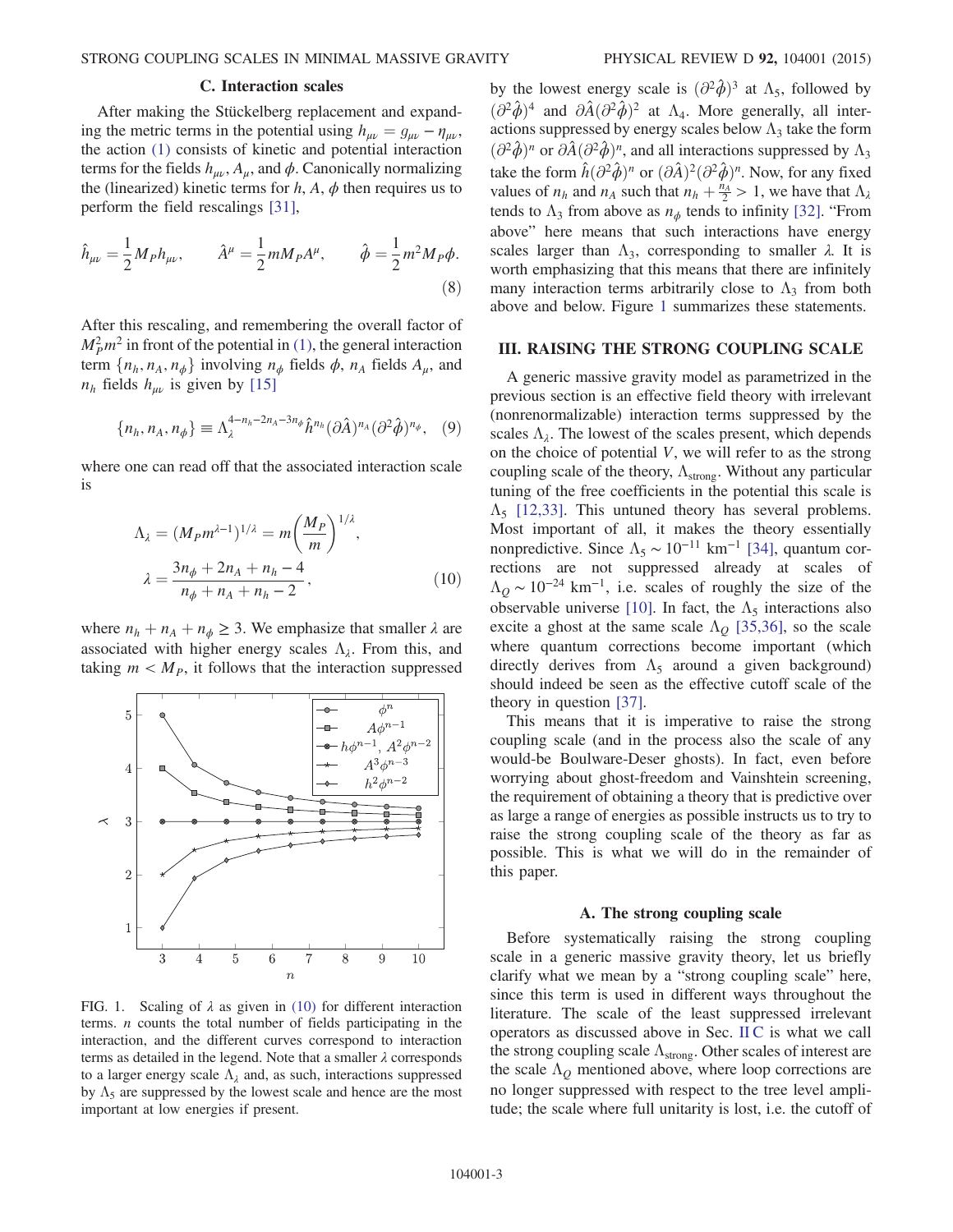the theory,  $\Lambda_{\text{cutoff}}$ ; and the Vainshtein scale around a given configuration (e.g. a static and spherically symmetric massive source)  $\Lambda_V$ .

The Vainshtein scale  $\Lambda_V$  is sensitive to the source configuration chosen and describes the scale where classical nonlinearities begin to dominate over the classical linear solution in the given configuration.  $\Lambda_{\text{cutoff}}$ corresponds to the scale where the theory becomes illdefined and where full (rather than just perturbative) unitarity is lost. We emphasize that in principle this is distinct from all the scales mentioned above. All the above scales, except for the cutoff scale, do, however, directly depend on the value of  $\Lambda_{\text{strong}}$ , so in this paper we will solely focus on identifying this scale and leave a more detailed investigation of the other derivative scales to future work.

## B. Vanishing combinations

From the discussion in Sec. [II C,](#page-2-2) it is apparent that in order to raise the strong coupling scale in the action [\(1\)](#page-1-0) we need to begin by eliminating the lowest-order  $\phi$  selfinteractions and those involving  $\phi$  and a single vector field, since these are suppressed by the lowest energy scales. In fact, it will turn out that eliminating the former ensures that the latter are eliminated. This can be achieved by choosing values for the coefficients in the potential of [\(1\)](#page-1-0) such that the relevant Lagrangian terms are equal to total derivatives or are identically zero. Thus, we need the most general Lorentz-invariant total derivative and (nontrivial) zero combinations that can be made algebraically from a rank-two tensor. To this end, consider a  $4 \times 4$ matrix, M, with eigenvalues  $\lambda_i$ ,  $i = 1, ..., 4$ . We will work in four dimensions, but the discussion easily generalizes. Then

$$
det(1 + M) = (1 + \lambda_1)(1 + \lambda_2)(1 + \lambda_3)(1 + \lambda_4)
$$
  
=  $\mathcal{L}_0(M) + \mathcal{L}_1(M) + \frac{1}{2!} \mathcal{L}_2(M) + \frac{1}{3!} \mathcal{L}_3(M)$   
+  $\frac{1}{4!} \mathcal{L}_4(M)$ , (11)

where the second line comes from expanding and defining  $\mathcal{L}_k(M)/k!$  to denote the sum of all distinct products of k distinct eigenvalues, e.g.

$$
\frac{1}{3!}\mathcal{L}_3(M)=\lambda_1\lambda_2\lambda_3+\lambda_1\lambda_2\lambda_4+\lambda_1\lambda_3\lambda_4+\lambda_2\lambda_3\lambda_4,
$$

<span id="page-3-0"></span>and  $\mathcal{L}_k(M)$  vanishes for  $k > 4$ . Newton's identities then give relations between  $\mathcal{L}_k(M)$  and the kth power sums,

$$
\frac{\mathcal{L}_k(M)}{(k-1)!} = \sum_{j=1}^k (-1)^{j-1} \frac{\mathcal{L}_{k-j}(M)}{(k-j)!} \rho_j(\lambda_i),\tag{12}
$$

where  $\rho_j(\lambda_i) = \sum_{k=1}^4 \lambda_k^j$ . We can also write  $\rho_j(\lambda_i) = [M^m]$ , where parentheses denote a trace and the usual matrix product is used, i.e.  $M^m = M_{\mu_1}^{\mu_2} M_{\mu_2}^{\mu_3} \cdots M_{\mu_m}^{\mu_1}$ .<br>Thus Newton's identities give the following expressions Thus, Newton's identities give the following expressions for  $\mathcal{L}_k(M)$  in terms of traces of powers of M for  $k = 1, ..., 4$ :

<span id="page-3-1"></span>
$$
\mathcal{L}_0(M) = 1,\tag{13a}
$$

$$
\mathcal{L}_1(M) = [M],\tag{13b}
$$

$$
\mathcal{L}_2(M) = [M]^2 - [M^2],\tag{13c}
$$

$$
\mathcal{L}_3(M) = [M]^3 - 3[M][M^2] + 2[M^3],\tag{13d}
$$

$$
\mathcal{L}_4(M) = [M]^4 - 6[M^2][M]^2 + 8[M^3][M] + 3[M^2]^2 - 6[M^4].
$$
\n(13e)

<span id="page-3-2"></span>For  $k > 4$ , the left-hand side of [\(12\)](#page-3-0) vanishes and we get expressions such as

$$
\mathcal{L}_5(M) = [M]^5 - 10[M^2][M]^3 + 15[M^2]^2[M] + 20[M^3][M]^2
$$
  
- 20[M<sup>3</sup>][M<sup>2</sup>] - 30[M<sup>4</sup>][M] + 24[M<sup>5</sup>] = 0,  
(14a)

$$
\mathcal{L}_6(M) = [M]^6 - 15[M^2][M]^4 + 45[M^2]^2[M]^2 - 15[M^2]^3
$$
  
+ 40[M^3][M]^3 - 120[M^3][M^2][M] + 40[M^3]^2  
- 90[M^4][M]^2 + 90[M^4][M^2] + 144[M^5][M]  
- 120[M^6] \equiv 0, (14b)

<span id="page-3-3"></span>which identically vanish. We can also rearrange the expressions [\(13\)](#page-3-1) to write  $[M<sup>m</sup>]$  as a polynomial in  $\mathcal{L}<sub>i</sub>(M)$ ,

$$
[M^2] = \mathcal{L}_1^2 - \mathcal{L}_2,\tag{15a}
$$

$$
[M^3] = \mathcal{L}_1^3 - \frac{3}{2}\mathcal{L}_1\mathcal{L}_2 + \frac{1}{2}\mathcal{L}_3,\tag{15b}
$$

$$
[M^4] = \mathcal{L}_1^4 - 2\mathcal{L}_1^2 \mathcal{L}_2 + \frac{2}{3}\mathcal{L}_1 \mathcal{L}_3 + \frac{1}{2}\mathcal{L}_2^2 - \frac{1}{6}\mathcal{L}_4.
$$
 (15c)

<span id="page-3-4"></span>However, since  $\mathcal{L}_{k>4}(M) \equiv 0$ , we can also use [\(12\)](#page-3-0) to write  $[M^{m>4}]$  as a polynomial in  $[M^{m\leq 4}]$ ; e.g. [\(14a\)](#page-3-2) gives

$$
[M5] = -\frac{1}{24}([M]5 - 10[M2][M]3 + 15[M2]2[M] + 20[M3][M]2 - 20[M3][M2] - 30[M4][M]).
$$
 (16)

Hence, using the expressions [\(15\),](#page-3-3)  $[M^{m>4}]$  can be written as a polynomial in  $\mathcal{L}_{i \leq 4}(M)$  [\[41\]](#page-10-18).

<span id="page-3-5"></span>Thus, a better expansion of the potential, which has no redundancies [\[42\]](#page-10-19), differs from [\(3\)](#page-1-1) at orders greater than four as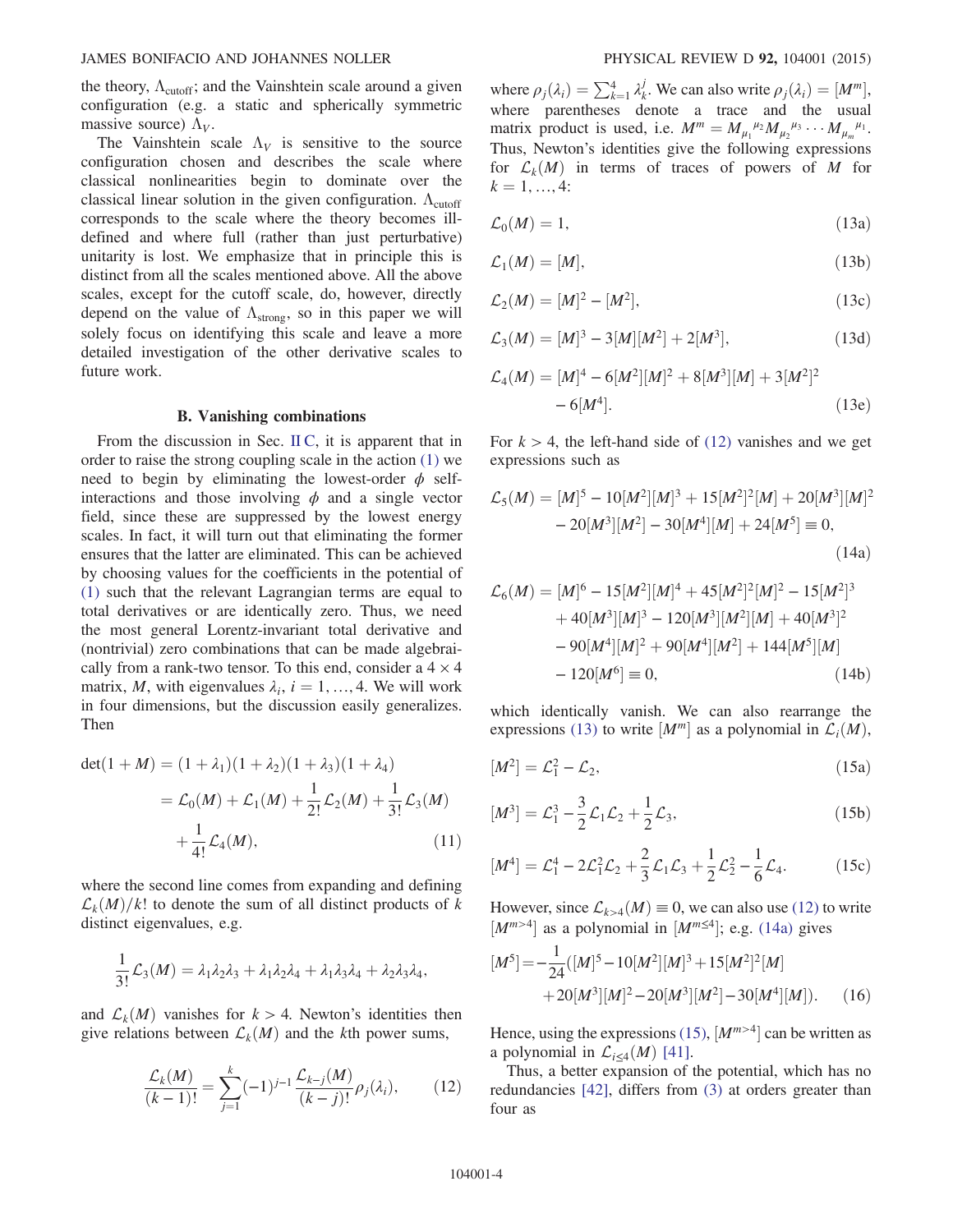$$
V_5(g, h) = f'_1 \langle h^4 \rangle \langle h \rangle + f'_2 \langle h^3 \rangle \langle h \rangle^2 + f'_3 \langle h^3 \rangle \langle h^2 \rangle
$$
  
+  $f'_4 \langle h^2 \rangle^2 \langle h \rangle + f'_5 \langle h^2 \rangle \langle h \rangle^3 + f'_6 \langle h \rangle^5$ , (17a)

$$
V_6(g, h) = g'_1 \langle h^4 \rangle \langle h^2 \rangle + g'_2 \langle h^4 \rangle \langle h^1 \rangle^2 + g'_3 \langle h^3 \rangle^2
$$
  
+  $g'_4 \langle h^3 \rangle \langle h^2 \rangle \langle h^1 \rangle + g'_5 \langle h^3 \rangle \langle h \rangle^3 + g'_6 \langle h^2 \rangle^3$   
+  $g'_7 \langle h^2 \rangle^2 \langle h \rangle^2 + g'_8 \langle h^2 \rangle \langle h \rangle^4 + g'_9 \langle h \rangle^6,$   
...  
...  
(17b)

That this expansion contains as much information as [\(3\)](#page-1-1) can be seen by substituting [\(16\)](#page-3-4) and its generalizations into [\(3\).](#page-1-1) Clearly, we could also expand in polynomials in  $\mathcal{L}_{i=1,2,3,4}(h)$  using [\(15\)](#page-3-3). Either way, this shows that the number of algebraically independent terms at each order  $n$  is the number of partitions of  $n$  involving only 1, 2, 3, and 4, rather than  $p(n)$ . For later reference, we also note that one can convert between  $\langle h^m \rangle$  and  $\mathcal{L}_i(\mathcal{K})$ , where

$$
\mathcal{K}^{\mu}_{\nu}=\delta^{\mu}_{\nu}-\sqrt{\delta^{\mu}_{\nu}-H^{\mu}_{\nu}},
$$

which is used in the resummation of dRGT massive gravity [\[2\]](#page-9-3). If  $H^{\mu}_{\nu}$  has eigenvalues  $\lambda_i$ , then  $\mathcal{K}^{\mu}_{\nu}$ [2]. If  $H_L^{\mu}$  has eigenvalues  $\lambda_i$ , then  $\mathcal{K}_{\mu}^{\mu}$  has eigenvalues  $\bar{\lambda}_i = 1 - \sqrt{1 - \lambda_i}$ . So, using  $\lambda_i = 2\bar{\lambda}_i - \bar{\lambda}_i^2$ , we get, for  $\overline{\lambda}_i = 1 - \sqrt{1 - \lambda_i}$ . So, using  $\lambda_i = 2\overline{\lambda}_i - \overline{\lambda}_i^2$ , we get, for example,

$$
\langle H \rangle = 2 \langle K \rangle - \langle K^2 \rangle.
$$

<span id="page-4-0"></span>We obtain similar expressions at higher orders, which, after using [\(15\),](#page-3-3) give the relations

$$
\langle H \rangle = 2\mathcal{L}_1 - \mathcal{L}_1^2 + \mathcal{L}_2, \tag{18a}
$$

$$
\langle H^2 \rangle = 4\mathcal{L}_1^2 - 4\mathcal{L}_1^3 + \mathcal{L}_1^4 - 4\mathcal{L}_2 + 6\mathcal{L}_1\mathcal{L}_2 - 2\mathcal{L}_1^2\mathcal{L}_2 + \frac{\mathcal{L}_2^2}{2} - 2\mathcal{L}_3 + \frac{2\mathcal{L}_1\mathcal{L}_3}{3} - \frac{\mathcal{L}_4}{6},
$$
 (18b)

where all  $\mathcal{L}_i = \mathcal{L}_i(\mathcal{K})$ . The expressions for  $\langle H^3 \rangle$  and  $\langle H^4 \rangle$ , which we omit, have 23 and 46 terms, respectively.

## C. Total derivatives

Now consider the matrix of derivatives  $\Pi_{\mu\nu} = \partial_{\mu}\partial_{\nu}\phi$ , which appears in the Stückelberg replacement  $(5)$ . In fact,  $\mathcal{L}_i(\Pi)$  is a total derivative for  $i = 1, ..., 4$ , and these are the only such total derivative combinations [\[35,43\]](#page-10-16). That they are total derivatives is easiest to see by noting that we can write

$$
\mathcal{L}_{i}(\Pi) = \sum_{p} (-1)^{p} \eta^{\mu_{1} p(\nu_{1})} \eta^{\mu_{2} p(\nu_{2})} \cdots \eta^{\mu_{i} p(\nu_{i})} \times \Pi_{\mu_{1} \nu_{1}} \Pi_{\mu_{2} \nu_{2}} \cdots \Pi_{\mu_{i} \nu_{i}},
$$
\n(19)

where the sum is over all permutations of  $\nu_k$  and  $(-1)^p$ is the parity of the permutation. Then, by using the antisymmetry of  $\mu_1\mu_k$  on the  $\eta$ 's and the symmetry of  $\partial_{\mu_1}\partial_{\mu_k}$ , we get

$$
\mathcal{L}_i(\Pi) = \partial_{\mu_1} \left( \sum_p (-1)^p \eta^{\mu_1 p(\nu_1)} \eta^{\mu_2 p(\nu_2)} \cdots \eta^{\mu_i p(\nu_i)} (\partial_{\nu_1} \phi) \times \Pi_{\mu_2 \nu_2} \cdots \Pi_{\mu_i \nu_i} \right).
$$

### D. The dRGT construction

Armed with the above, one may now begin to systematically eliminate the lowest scale interactions, thus raising the strong coupling scale of the theory. Beginning with the  $\phi$  self-interactions (since these are the ones suppressed by the lowest scales), it in fact turns out that *all* the  $\phi$  self-interactions can be removed with a careful choice of the potential coefficients. To do this, one substitutes the Stückelberg expansion into the potential [\(3\),](#page-1-1) isolates the  $\phi$  self-interaction terms (by replacing  $\langle H^n \rangle$  with  $\langle (2\Pi - \Pi^2)^n \rangle$ , and then chooses the coefficients such that at each order of  $\Pi_{\mu\nu} = \partial_{\mu}\partial_{\nu}\phi$  these are proportional to  $\mathcal{L}_n(\Pi)$  [\[1\]](#page-9-0). Ensuring that the  $\phi$  selfinteractions arrange themselves into multiples of total derivatives up to fourth order determines the coefficients of [\(3\)](#page-1-1) to be

$$
c_1 = 2c_3 + \frac{1}{2}
$$
,  $c_2 = -3c_3 - \frac{1}{2}$ , (20)

and

$$
d_1 = -6d_5 + \frac{1}{16}(24c_3 + 5), \qquad d_2 = 8d_5 - \frac{1}{4}(6c_3 + 1),
$$
  

$$
d_3 = 3d_5 - \frac{1}{16}(12c_3 + 1), \qquad d_4 = -6d_5 + \frac{3}{4}c_3.
$$
 (21)

Setting the fifth order  $\phi$  self-interactions equal to some multiple of the zero combination  $\mathcal{L}_5(\Pi)$  then determines

$$
f_1 = \frac{7}{32} + \frac{9}{8}c_3 - 6d_5 + 24f_7, \quad f_2 = -\frac{5}{32} - \frac{15}{16}c_3 + 6d_5 - 30f_7,
$$
  
\n
$$
f_3 = \frac{3}{8}c_3 - 3d_5 + 20f_7, \quad f_4 = -\frac{1}{16} - \frac{3}{4}c_3 + 5d_5 - 20f_7,
$$
  
\n
$$
f_5 = \frac{3}{16}c_3 - 3d_5 + 15f_7, \quad f_6 = d_5 - 10f_7,
$$
\n(22)

where  $f_7$  is left arbitrary. Similarly, at sixth order  $g_{11}$  is left as an arbitrary overall coefficient. It appears, therefore, that by eliminating the  $\phi$  self-interactions we pick up a free coefficient at every order. In fact, it is apparently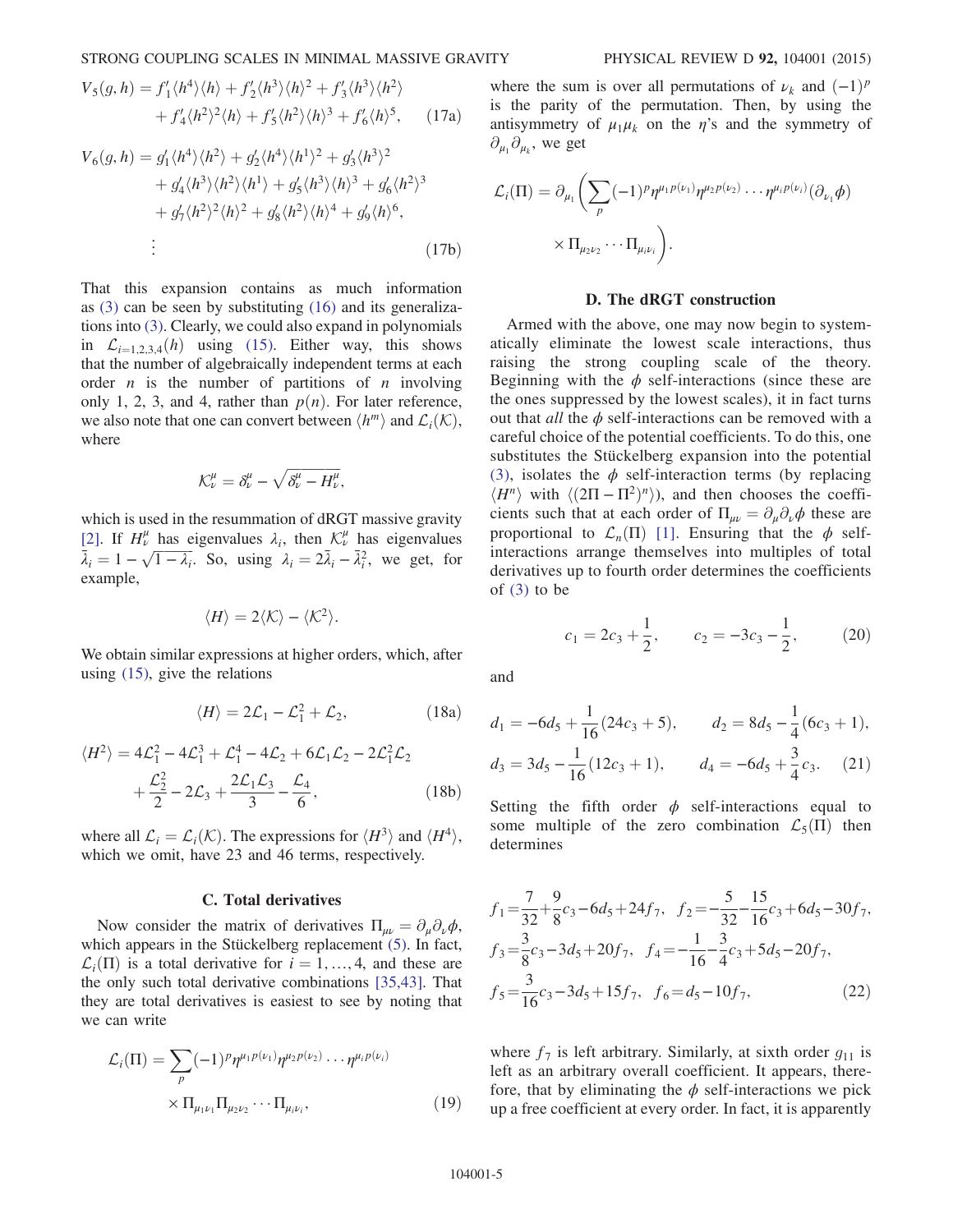even worse than this, since at higher orders there are more and more vanishing combinations available to set the  $\phi$ self-interactions equal to, since we can consider lower order vanishing  $\mathcal{L}_i(\Pi)$ 's times some arbitrary polynomial. For example, at sixth order we can set the  $\phi$  selfinteractions equal to any linear combination of  $\Pi|\mathcal{L}_5$ and  $\mathcal{L}_6$ , since these both vanish. This means that there is another redundant coefficient, which we can choose to be  $q_{10}$ .

However, dRGT, as uniquely defined by requiring the absence of pure  $\phi$  self-interactions from the potential, is only a two-parameter family of theories [\[44\]](#page-10-20), not an infinite-parameter one. This means that all the apparently free parameters actually do not appear in the action. What happens is that these identically vanishing combinations of Π terms come about from identically vanishing combinations of  $H$  terms, so the arbitrary coefficients always end up multiplying zero combinations in [\(3\).](#page-1-1) For example, as pointed out in [\[1\],](#page-9-0) at fifth order  $f_7$  multiplies  $\mathcal{L}_5(H) \equiv 0$ . Because of mixing between orders in going from H to  $\Pi$ ,  $f_7$  will appear at orders five through ten in [\(3\),](#page-1-1) and must always multiply a zero combination; indeed, at sixth order  $f_7$  multiplies the combination  $\mathcal{L}_6$  –  $[1]\mathcal{L}_5 \equiv 0$ . There are, in principle, infinitely many other terms to check if we want to proceed this way, but they are guaranteed to vanish by the observation that the combinations  $\mathcal{L}_i(\Pi)$  can only come about from  $\mathcal{L}_i(1 \pm \sqrt{1-H})$ , since  $1 \pm \sqrt{1-H}$  are the only Lorentz-<br>invariant functions of H that reduce to  $\Pi$  when invariant functions of  $H$  that reduce to  $\Pi$  when  $h_{\mu\nu} = A_{\mu} = 0$ . However,  $\mathcal{L}_{i>4}$  vanishes identically, i.e. no matter what the argument is, so  $V(g, h)$  is unaffected by adding  $\mathcal{L}_{i>4}(1 \pm \sqrt{1 - H}).$ 

### E. dRGT in the improved expansion

All of this means that the set of coefficients defining a specific dRGT theory in the expansion [\(3\)](#page-1-1) are not unique —we can always add some combination of  $\mathcal{L}_{i>4}(H)$  terms that will affect these coefficient values without altering the theory. If we want to characterize our theory with some unique set of coefficients, we ought to use the parametrization [\(17\).](#page-3-5) This has the advantage that the general process outlined above is now modified such that all coefficients of  $\Pi$  self-interactions at orders greater than four need to be set to zero exactly, since there are no nontrivial vanishing combinations of  $\mathcal{L}_{i \leq 4}(\Pi)$ . This eliminates all redundancies that can appear from a finite number of terms and makes it clear that there are only two free parameters. It also gives another way of deriving the dRGT potential: substitute the expressions [\(18\)](#page-4-0) into the generic potential in the improved expansion and tune coefficients to leave a first-order polynomial in  $\mathcal{L}_{i=2,3,4}(K)$ In any case, the potential coefficients in  $(17)$  up to sixth order are the following (up to fourth order the two expansions are identical):

$$
f'_1 = \frac{15}{128} + \frac{15}{32}c_3 - \frac{3}{2}d_5, \qquad f'_2 = -\frac{35}{192} - \frac{9}{16}c_3 + 2d_5,
$$
  
\n
$$
f'_3 = \frac{23}{192} + \frac{3}{16}c_3, \qquad f'_4 = -\frac{35}{256} - \frac{33}{64}c_3 + \frac{3}{4}d_5,
$$
  
\n
$$
f'_5 = \frac{35}{384} + \frac{15}{32}c_3 - \frac{3}{2}d_5, \qquad f'_6 = -\frac{7}{768} - \frac{3}{64}c_3 + \frac{1}{4}d_5,
$$
  
\n(23)

$$
g'_1 = \frac{43}{512} + \frac{3}{16}c_3 - \frac{9}{16}d_5, \quad g'_2 = -\frac{7}{512} + \frac{9}{128}c_3 - \frac{3}{16}d_5,
$$
  
\n
$$
g'_3 = \frac{5}{128} + \frac{5}{48}c_3, \quad g'_4 = -\frac{35}{384} - \frac{23}{64}c_3 + \frac{3}{4}d_5,
$$
  
\n
$$
g'_5 = -\frac{7}{384} - \frac{7}{192}c_3 + \frac{1}{4}d_5, \quad g'_6 = -\frac{21}{1024} - \frac{3}{32}c_3 + \frac{9}{32}d_5,
$$
  
\n
$$
g'_7 = \frac{7}{1024} + \frac{21}{256}c_3 - \frac{15}{32}d_5, \quad g'_8 = \frac{49}{3072} + \frac{7}{128}c_3 - \frac{3}{32}d_5,
$$
  
\n
$$
g'_9 = -\frac{7}{3072} - \frac{7}{768}c_3 + \frac{1}{32}d_5.
$$
\n(24)

We can now perform the Stückelberg expansion on this form of the potential to see the interactions between the helicity fields up to some given order, without worrying about square roots. However, without the terms up to arbitrarily high orders, we can of course study the theory only perturbatively.

The improved expansion also offers a straightforward way to see that dRGT massive gravity is only a twoparameter family of theories in four dimensions. At orders greater than four, fixing the coefficients of all pure  $\phi$ interactions at a given order to zero fixes precisely the same number of independent coefficients as are present in the full potential at the same order, so no free parameters are left after eliminating the pure  $\phi$ -interactions at higher orders. The lowest orders are also fixed: quadratic order by Fierz-Pauli tuning, i.e. by requiring the linear theory to be ghostfree, and tadpole terms by requiring Minkowski to be a solution of the theory. So it is only at cubic and fourth order that nonvanishing total derivative combinations for  $\phi$  exist, and hence pure  $\phi$ -interactions can be set to vanish up to a total derivative and not identically, leaving the coefficient of the total derivative combination a free parameter. In four dimensions these two parameters are conventionally taken to be  $c_3$  and  $d_5$ . In D dimensions the number of free coefficients is  $D - 2$ .

Finally, we could have stopped the tuning of the potential at any point before raising the strong coupling scale to  $\Lambda_3$ . In fact, there is an infinite-parameter family of solutions with strong coupling scale  $\Lambda_{\text{strong}}$  arbitrarily close to  $\Lambda_3$ from below. Such theories will, however, generically have operators such as  $(\Box \hat{\phi})^n$  for some large *n* at the scale  $\Lambda$  which will excite a ghostlike degree of freedom at  $\Lambda_{\text{strong}}$ , which will excite a ghostlike degree of freedom at that scale [\[35\].](#page-10-16)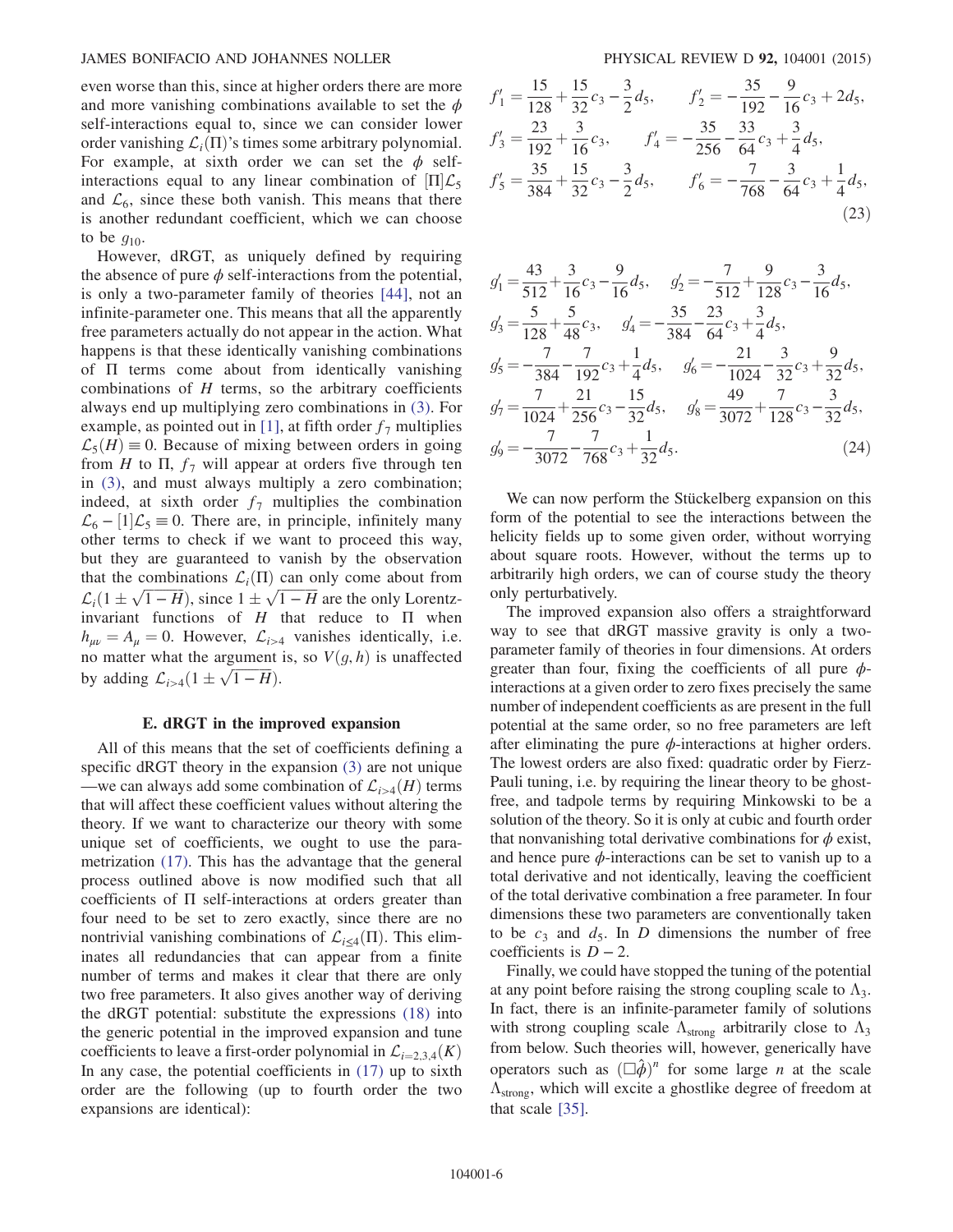# F. The  $\Lambda_3$  decoupling limit

With the above dRGT-type tuning of the potential we have, by construction, eliminated all pure scalar interactions. The only other interaction terms below the scale  $\Lambda_3$ are vector-scalar interactions of the form  $(\partial \hat{A})(\partial^2 \hat{\phi})^n$ . After the above tuning of the potential these terms are given by  $\partial^{\mu}A^{\nu}\hat{X}^{(n)}_{\mu\nu}$ , where

$$
\hat{X}^{(n)}_{\mu\nu} = \frac{1}{n+1} \frac{\delta}{\delta \hat{\Pi}_{\mu\nu}} \mathcal{L}_{n+1}(\hat{\Pi}), \tag{25}
$$

and  $\hat{\Pi}_{\mu\nu} \equiv \partial_{\mu} \partial_{\nu} \hat{\phi}$ . These satisfy  $\partial^{\mu} \hat{X}^{(n)}_{\mu\nu} = 0$ , so the  $(\partial \hat{A})(\partial^2 \hat{\phi})^n$  interactions also vanish with the same tuning of the potential. As a result, the strong coupling scale of these theories is  $\Lambda_3$ .

In order to investigate the interactions at this scale, and hence those that are most important at low energies, we may now take the  $\Lambda_3$  decoupling limit

$$
m \to 0
$$
,  $M_P \to \infty$ ,  $\Lambda_3$  fixed, (26)

<span id="page-6-1"></span>where we have ignored the coupling to any external source [\[45\]](#page-10-21). For dRGT, the  $\Lambda_3$  decoupling limit action, without vector terms, is [\[1\]](#page-9-0)

$$
S = \int d^4x \frac{1}{2} \hat{h}_{\mu\nu} \mathcal{E}^{\mu\nu,\alpha\beta} \hat{h}_{\alpha\beta} - \frac{1}{2} \hat{h}^{\mu\nu} \left( -4 \hat{X}^{(1)}_{\mu\nu} + \frac{4(6c_3 - 1)}{\Lambda_3^3} \hat{X}^{(2)}_{\mu\nu} + \frac{16(8d_5 + c_3)}{\Lambda_3^6} \hat{X}^{(3)}_{\mu\nu} \right).
$$
 (27)

The other interactions contributing at the scale  $\Lambda_3$  are scalar-vector terms of the form  $(\partial \hat{A})^2(\partial^2 \hat{\phi})^n$ . These terms were explicitly calculated in [\[46\]](#page-10-22); see also [\[47\].](#page-10-23) From their expression, we can see that these terms cannot be removed with a special choice of parameters and so are always present in the decoupling limit. However, the vector A always enters quadratically in this limit, and this remains true when a coupling to matter is considered. As a result, the vector always appears at least linearly in the vector equations of motion. There is consequently a consistent classical solution for which the vector terms are set to zero [\[48\]](#page-10-24). We will restrict ourselves to these solutions for the remainder of the paper.

# <span id="page-6-0"></span>IV. THE MINIMAL MODEL AND BEYOND THE DECOUPLING LIMIT

In the previous section, we reviewed how raising the strong coupling scale of a massive gravity theory to  $\Lambda_3$ uniquely singles out the two-parameter model of dRGT massive gravity. Using the improved expansion [\(17\)](#page-3-5) over [\(3\)](#page-1-1) makes it clear that one cannot use the redundant coefficients of [\(3\)](#page-1-1) to cancel physical interaction terms and further raise the strong coupling scale in this way.

In this section we will discuss the so-called "minimal model" [\[1,21\],](#page-9-0) which is as a particular dRGT model corresponding to the parameter choice that makes the  $\Lambda_3$ scalar-tensor interaction terms vanish. Since the decoupling limit interactions at  $\Lambda_3$  vanish in this model, it is possible that, when the vector modes are set to zero, the strong coupling scale has been raised to some scale higher than  $\Lambda_3$ . Here we show explicitly that the resulting scale remains asymptotically close to  $\Lambda_3$ .

This result is implicit in [\[22\]](#page-10-5), which studied the Vainshtein mechanism in the minimal model and around particular configurations around massive sources of the minimal model (extending the minimal model Vainshtein analysis of [\[49\]\)](#page-10-25). In that paper, it was pointed out that interactions suppressed by energy scales arbitrarily close to  $\Lambda_3$  appear in generic time-dependent spherically symmetric solutions and generic nonspherically symmetric static solutions of the minimal model. We complement and extend this work by writing down such interactions at the level of the action without assuming any particular configurations, but working in full generality at the level of the action. Also note that in highly symmetric background solutions higher order interactions can of course vanish due to the symmetries imposed. For example, in spherically symmetric and static solutions the minimal model has no nonlinear interactions up to the Planck scale [\[22\].](#page-10-5) Here we will focus on the strong coupling scale of the theory as determined by the presence of interaction scales in the full action.

### A. The minimal model

From [\(27\),](#page-6-1) it can be seen that the  $\Lambda_3$  scalar and tensor interactions vanish for the particular parameter choices

$$
c_3 = 1/6
$$
 and  $d_5 = -1/48$ , (28)

which defines the minimal model as a unique dRGT theory [\[50\]](#page-10-26) (for fixed  $m^2$  and  $M_p$ ). Note that the kinetic mixing term

$$
2\hat{h}^{\mu\nu}\hat{X}^{(1)}_{\mu\nu} \tag{29}
$$

is still present in the minimal model. This generates the scalar kinetic term after the linearized conformal field redefinition  $\hat{h}_{\mu\nu} \rightarrow \hat{h}_{\mu\nu} + \hat{\phi}\eta_{\mu\nu}$ , here expressed in terms<br>of the canonically normalized fields, that demixes kinetic of the canonically normalized fields, that demixes kinetic terms at quadratic order [\[51\].](#page-10-27) It is important that this kinetic term survives in the minimal model, since otherwise the presence of higher order interactions for  $\pi$  would make the theory infinitely strongly coupled [\[10,52\]](#page-10-0).

<span id="page-6-2"></span>To study the minimal model beyond the decoupling limit, we work with the resummed version of the theory, which is given by [\[21\]](#page-10-6)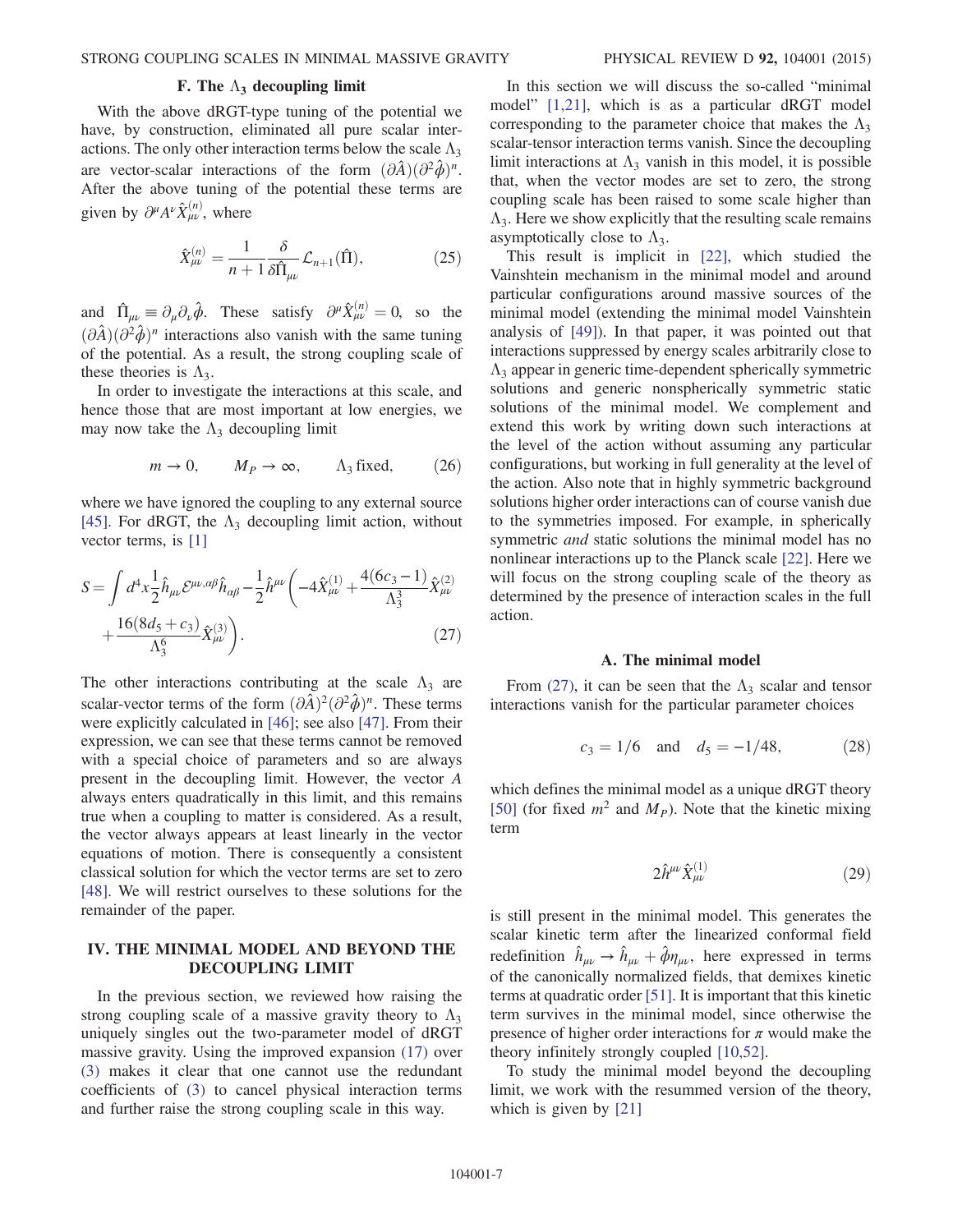$$
S_{\min} = \frac{M_P^2}{2} \int d^4x \sqrt{-g} \left( R - 2m^2 \left( \text{Tr} \sqrt{g^{-1} \eta} - 3 \right) \right). \tag{30}
$$

Throughout this section we use matrix notation, so that e.g.  $g^{-1}\eta = g^{\mu\alpha}\eta_{\alpha\nu}$ .

## B. Interaction terms in the minimal model

<span id="page-7-0"></span>To study scalar-tensor interactions, we only need to consider the following term from [\(30\):](#page-6-2)

$$
\sqrt{-g}\mathrm{Tr}\sqrt{g^{-1}\eta},\tag{31}
$$

since the other terms are invariant under diffeomorphisms and consequently will not contribute to interactions of the Stückelberg field  $\ddot{\phi}$ . We can use [\(10\)](#page-2-3) to determine the scale of any interaction terms after applying the Stückelberg trick, so we will ignore any coupling constants such as  $m^2 M_P^2$  in front of terms for the time being. We now define the matrix  $K$  via

$$
\mathbb{K} \equiv -\delta + g^{-1}\eta,\tag{32}
$$

<span id="page-7-1"></span>so that [\(31\)](#page-7-0) is given by

$$
\sqrt{-g}\text{Tr}\sqrt{\delta + \mathbb{K}} = \sqrt{-g}\sum_{n=0}^{\infty} c_n \text{Tr}\mathbb{K}^n, \tag{33}
$$

where

$$
c_n = \frac{(-1)^n (2n)!}{(1 - 2n)(n!)^2 4^n}.
$$
 (34)

<span id="page-7-6"></span>Now we introduce the scalar Stückelberg fields as in Sec. [II](#page-1-3) [B](#page-1-3) by replacing the background metric in [\(31\)](#page-7-0) as

$$
\eta \to \eta - 2\Pi + \Pi^2,\tag{35}
$$

where we are ignoring vector modes as before. We also expand the inverse metric  $g^{-1}$  in terms of the perturbation h (which is defined by  $g_{\mu\nu} = \eta_{\mu\nu} + h_{\mu\nu}$ )

$$
g^{\mu\nu} = \eta^{\mu\nu} - h^{\mu\nu} + h^{\mu\sigma} h_{\sigma}^{\ \nu} + \mathcal{O}(h^3), \tag{36}
$$

$$
\sqrt{-g} = 1 + \frac{1}{2}[h] - \frac{1}{4}[h^2] + \frac{1}{8}[h][h] + \mathcal{O}(h^3), \qquad (37)
$$

where here, and in the rest of this section,  $\lceil \cdot \rceil$  denotes a trace with the reference metric. Indices on  $h$  and  $\Pi$  are always raised and lowered with the reference metric  $\eta$ . We also write

$$
\mathbb{K} = \mathbb{K}_{(0)} + \mathbb{K}_{(1)} + \mathbb{K}_{(2)} + \mathcal{O}(h^3),
$$
 (38)

where  $\mathbb{K}_{(i)}$  is proportional to  $h^i$ , so that the first three orders are given by

$$
\mathbb{K}_{(0)} = (-2\Pi + \Pi^2),\tag{39}
$$

$$
\mathbb{K}_{(1)} = -h(\delta - 2\Pi + \Pi^2),\tag{40}
$$

$$
\mathbb{K}_{(2)} = h^2(\delta - 2\Pi + \Pi^2). \tag{41}
$$

Note that the higher order terms go up to arbitrary orders in h, but remain at most second order in  $\Pi$  due to the form of the Stückelberg trick.

## C. Pure scalar interaction terms: Scales below  $\Lambda_3$

<span id="page-7-3"></span>The pure scalar terms are given by

$$
\sum_{n=1}^{\infty} c_n \text{Tr} \mathbb{K}_{(0)}^n = -[\Pi],\tag{42}
$$

where we have used [\(33\).](#page-7-1) This is a total derivative, as expected. We see that in the minimal model the pure scalar terms vanish identically beyond first order. This is different from generic dRGT massive gravity models where pure scalar interactions up to and including fourth order in the fields vanish only up to total derivatives.

#### D. Would-be decoupling limit interactions: The scale  $\Lambda_3$

Now we consider the scalar-tensor interactions at the scale  $\Lambda_3$ . These are the decoupling limit interactions, which should vanish by the definition of the minimal model. From [\(33\)](#page-7-1), the relevant terms are

<span id="page-7-2"></span>
$$
\sum_{n=1}^{\infty} nc_n \text{Tr}(\mathbb{K}_{(1)} \mathbb{K}_{(0)}^{n-1}) \quad \text{and} \quad \frac{1}{2} [h] \sum_{n=1}^{\infty} c_n \text{Tr} \mathbb{K}_{(0)}^n. \tag{43}
$$

The first term comes from the following contributions:

$$
Tr(\mathbb{K}_{(0)}^{m_1}\mathbb{K}_{(1)}\mathbb{K}_{(0)}^{m_2})=Tr(\mathbb{K}_{(1)}\mathbb{K}_{(0)}^{n-1}),\qquad(44)
$$

<span id="page-7-4"></span>where  $m_1 + m_2 = n - 1$  and we have used invariance of the trace under cyclical permutations [\[53\]](#page-10-28). We can expand and simplify the first term as follows:

$$
\sum_{n=1}^{\infty} nc_n \text{Tr}(\mathbb{K}_{(1)} \mathbb{K}_{(0)}^{n-1}) = -\sum_{n=0}^{\infty} \frac{c_n}{2} [h(2\Pi + \Pi^2)^n]
$$

$$
= -\frac{[h]}{2} + \frac{[h\Pi]}{2}, \qquad (45)
$$

<span id="page-7-5"></span>where we have used the identity

$$
nc_n + (n+1)c_{n+1} = \frac{c_n}{2}
$$
 (46)

to get the first equality and the commutivativity of the trace and sum in [\(33\)](#page-7-1) to get the second equality. The second term in [\(43\)](#page-7-2) has already been worked out in [\(42\)](#page-7-3), so the total contribution is

$$
\frac{[h\Pi]}{2} - \frac{[h][\Pi]}{2},\tag{47}
$$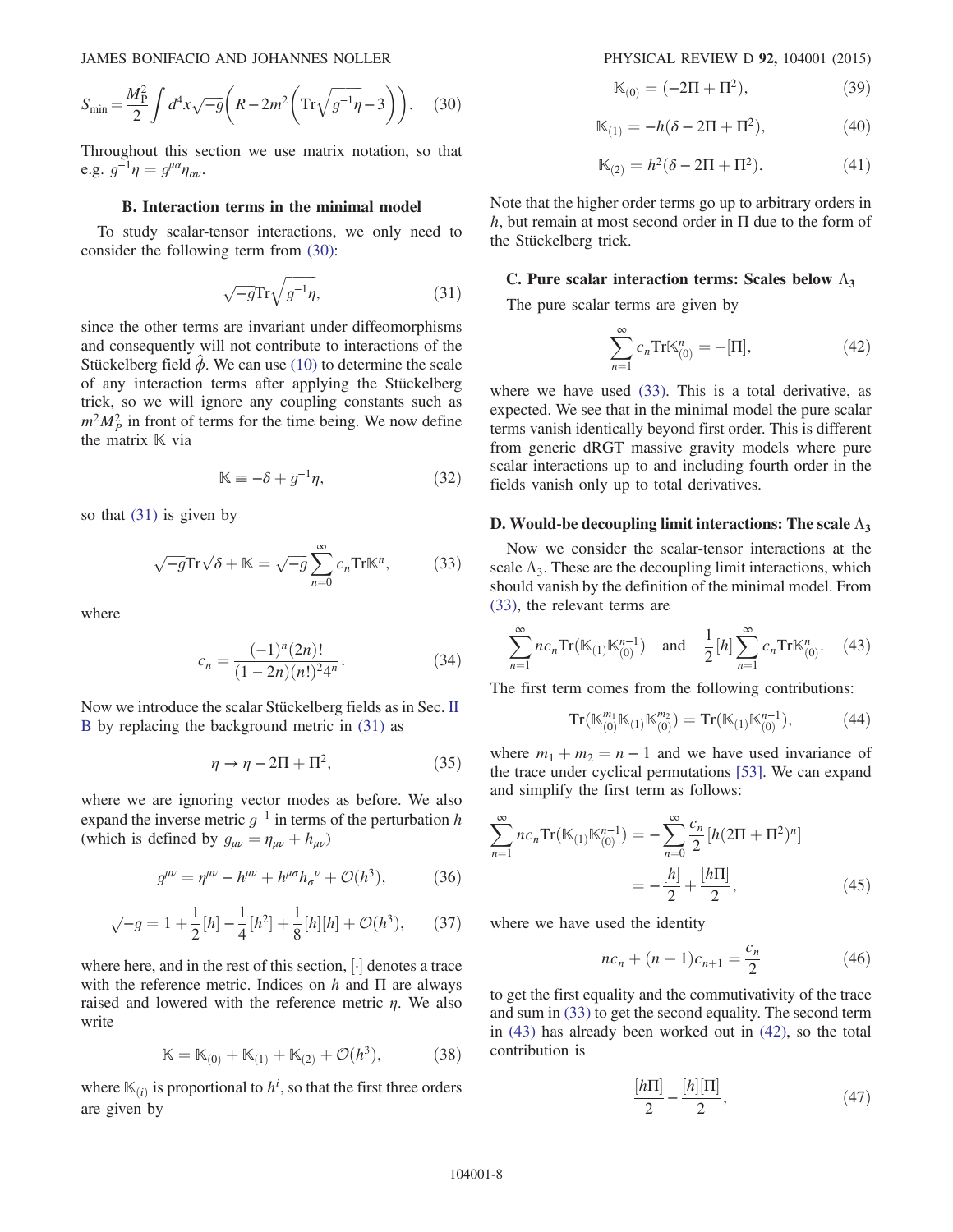# STRONG COUPLING SCALES IN MINIMAL MASSIVE GRAVITY PHYSICAL REVIEW D 92, 104001 (2015)

where we have dropped the tadpole term since it is canceled by a contribution from the determinant. As expected, this is just the quadratic term (not suppressed by  $\Lambda_3$ ) that survives the decoupling limit and generates the canonical scalar kinetic term after a field redefinition and canonical normalization. No interactions survive at cubic order and higher in the  $\Lambda_3$  decoupling limit in the minimal model.

# E. Higher order interaction terms: Scales  $\Lambda_{3-\epsilon}$  and above

Since no scalar-tensor interactions (and hence no pure scalar interactions after demixing) survive at the scale  $\Lambda_3$  in the minimal model, we now investigate what is the lowest scale associated with such interactions. This raised scale will be the new strong coupling scale of the theory in the absence of vector modes (see our discussion above) or, at the very least, will be the scale where the pure scalar interactions become strongly coupled. Establishing what this scale is requires us to go beyond the  $\Lambda_3$  decoupling limit. Here we will show that, even for pure scalar modes, this strong coupling scale remains asymptotically close to  $\Lambda_3$  in the minimal model.

We here explicitly compute  $\{2, 0, n-2\}$  terms [cf. [\(9\)](#page-2-4)], which have interaction scales that asymptotically approach  $\Lambda_3$  for large *n*, and show that these are indeed present in the action for arbitrarily large *n*. The generic  $\{2, 0, n - 2\}$  term with contraction between  $h$  and  $\Pi$  looks like

$$
[h\Pi^k h \Pi^{n-2-k}]. \tag{48}
$$

These differ for different k, where k runs from 1 to  $n - 3$ . If these are to vanish for a given  $n$ , they have to vanish for each *k* independently, since we generally cannot permute inside the trace of a product of more than three matrices. To be specific, we consider terms of the form  $[h^2\Pi^{n-2}]$  and  $[h \Pi h \Pi^{n-3}]$  and show that these do not vanish at any order in the fields in the minimal model.

#### 1. Interactions beyond the decoupling limit I

<span id="page-8-0"></span>From [\(33\),](#page-7-1) the terms contributing to  $[h^2 \Pi^{n-2}]$  interactions come from

$$
Tr(\mathbb{K}_{(2)}\mathbb{K}_{(0)}^{n-2}) \quad \text{and} \quad Tr(\mathbb{K}_{(1)}\mathbb{K}_{(1)}\mathbb{K}_{(0)}^n). \tag{49}
$$

By the same reasoning as in [\(45\)](#page-7-4), the first terms in [\(49\)](#page-8-0) give in total

$$
\sum_{n=1}^{\infty} n c_n \text{Tr}(\mathbb{K}_{(2)} \mathbb{K}_{(0)}^{n-1}) = \frac{[h^2]}{2} - \frac{[h^2 \Pi]}{2}.
$$
 (50)

<span id="page-8-1"></span>The total contribution from terms of the second type in [\(49\)](#page-8-0) turns out to be

$$
\sum_{n=2}^{\infty} c_n n [h^2 (\delta - \Pi)^2 (-2\Pi + \Pi^2)^{n-2}]
$$
  
= 
$$
\frac{1}{2} \left[ h^2 \left( -\delta + \frac{\delta}{2\delta - \Pi} \right) \right],
$$
 (51)

<span id="page-8-4"></span>where we have again used [\(46\).](#page-7-5) The right-hand side of [\(51\)](#page-8-1) can now be expanded as a Taylor series, giving, at cubic order in the fields and above,

$$
\frac{1}{4} \sum_{m=1}^{\infty} \frac{1}{2^m} [h^2 \Pi^m],\tag{52}
$$

which shows that scalar-tensor terms of the form  $[h^2\Pi^{n-2}]$ survive to arbitrarily high orders.

#### 2. Interactions beyond the decoupling limit II

Here we compute  $[h\Pi h \Pi^{m-3}]$  interaction terms to show that these interactions beyond the  $\Lambda_3$  decoupling limit also do not vanish, showing that there is nothing special about the  $[h^2\Pi^{m-2}]$  interactions considered above. Contributions now come from terms of the form

<span id="page-8-2"></span>Tr(
$$
\mathbb{K}_{(1)}\mathbb{K}_{(0)}\mathbb{K}_{(1)}\mathbb{K}_{(0)}^{n-3}
$$
) and Tr( $\mathbb{K}_{(1)}\mathbb{K}_{(1)}\mathbb{K}_{(0)}^{n-2}$ ). (53)

<span id="page-8-3"></span>For sixth order in the fields and above these give

$$
\sum_{m=3}^{\infty} \frac{(m+1)}{2^{m+3}} \left[ h \Pi h \Pi^m \right] - \sum_{m=3}^{\infty} \frac{1}{2^{m+1}} \left[ h \Pi h \Pi^m \right], \quad (54)
$$

where the first (second) sum contains all contributions from the first (second) term in [\(53\)](#page-8-2). At quartic and quintic order the expressions for numerical coefficients of the low-order analogues of terms in [\(54\)](#page-8-3) change due to additional redundancies between (and symmetries of) the terms in [\(53\)](#page-8-2) at lower orders. Just as above we therefore find that beyond-the-decoupling-limit  $[h\Pi h \Pi^{m-3}]$  terms remain to arbitrarily high orders in the minimal model. We emphasize that [\(52\)](#page-8-4) and [\(54\)](#page-8-3) are the only contributions of their respective forms and so cannot be canceled by other terms.

#### 3. Interaction scales

Interaction terms of the form  $\{2, 0, n - 2\}$ , such as the two cases considered above, after canonically normalizing the fields are suppressed by energy scales

$$
\Lambda_{\lambda_{(n)}} = m \left( \frac{M_P}{m} \right)^{1/\lambda_{(n)}}, \qquad \lambda_{(n)} = 3 - \frac{2}{n}, \qquad (55)
$$

which asymptotically approaches  $\Lambda_3$  as  $n \to \infty$ . This explicitly confirms that interactions with energy scales arbitrarily close to  $\Lambda_3$  remain in the minimal model beyond the decoupling limit, even though the  $\Lambda_3$  decoupling limit interactions vanish.

Note that the Stückelberg variables used here correspond to the helicity modes of the graviton as appropriate in the  $\Lambda_3$  decoupling limit. In the minimal model, there is no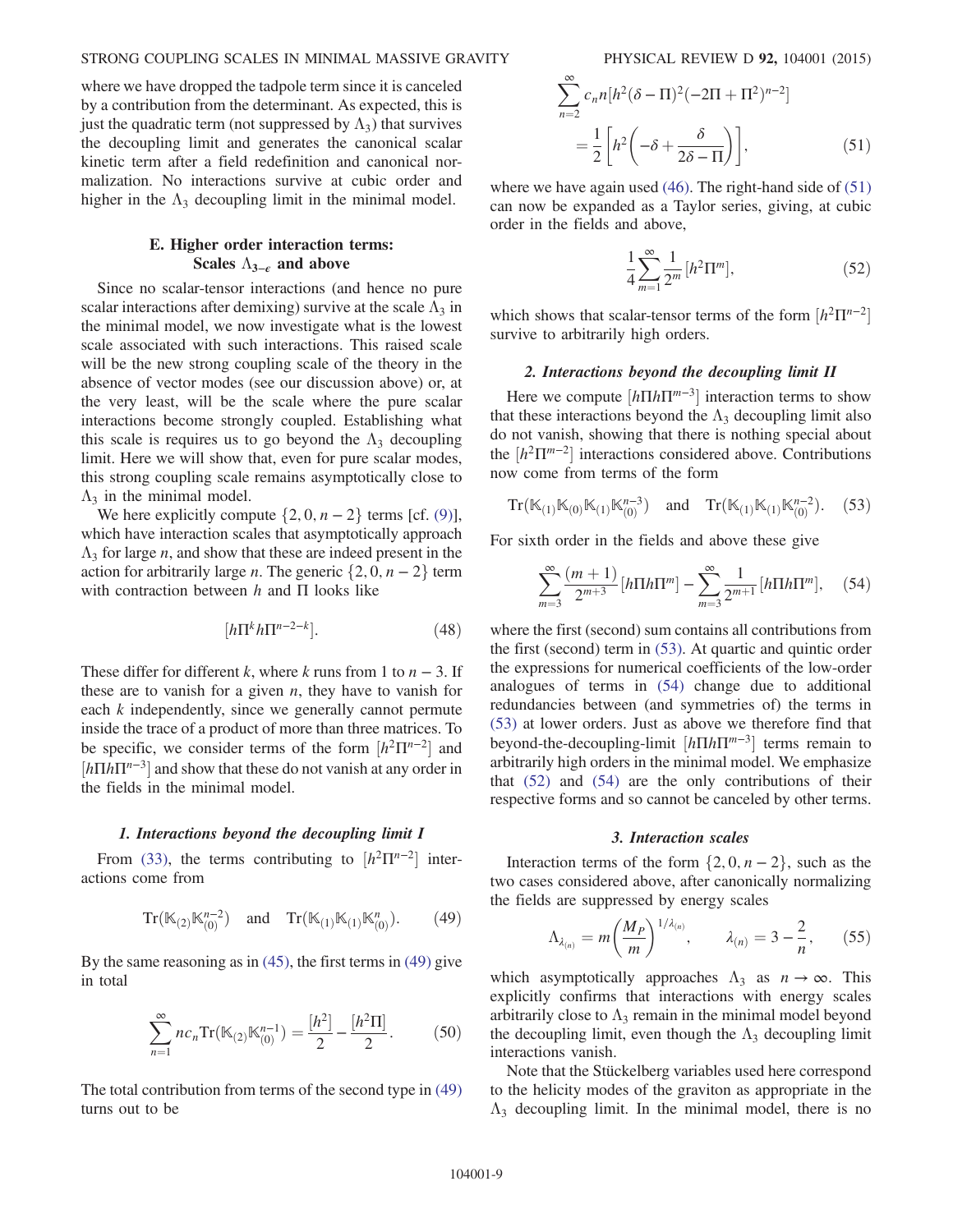decoupling limit that captures a finite set of interactions at a specific lowest energy scale and no such identification can be made, so that the fields used in the Stückelberg decomposition no longer describe helicity modes. However, we may still use this decomposition to infer the presence of particular interactions at a given scale [\[54\]](#page-11-0).

Also note that to demix the quadratic derivative terms we must redefine  $h_{\mu\nu}$  with a linear conformal transformation. Such a field redefinition generates new terms that are suppressed by the same energy scale as the original term. For example, the  $\Lambda_1 = M_P$  term  $-3[h^2\Pi]/8$  produces the pure scalar term  $-3\phi^2$ [Π]/8 and the cubic mixing term  $-\frac{3\phi}{h\pi}/4$  after the linear conformal transformation, but these interactions are also suppressed by  $M<sub>P</sub>$  (once we have canonically normalized everything). It is interesting to further inspect the resultant pure scalar terms [\[55\]](#page-11-1) as these appear to be higher derivative  $\sim \phi^a \left[\Pi^b\right]$  and hence may naively lead to the propagation of ghosts, even though we know that the theory is ghost-free by previous results [\[4](#page-9-2)–9]. We can directly obtain the resummed pure scalar terms by substituting the conformally flat metric  $g_{\mu\nu} =$  $\eta_{\mu\nu}(1 + m^2\phi)$  in [\(30\)](#page-6-2) along with the Stückelberg replacement on the background metric [\(35\)](#page-7-6). The pure scalar terms coming from the mass term (including the overall  $\frac{M_p^2}{2}\sqrt{-g}$ factor) are

$$
-m^2 M_P^2((4-[\Pi])(1+m^2\phi)^{3/2}-3(1+m^2\phi)^2). \tag{56}
$$

This shows that all the higher derivative pure scalar terms cancel, although the perturbative expansion in fields still has infinitely many terms. Expanding this perturbatively to lowest orders in the fields gives the expected result. The surviving pure scalar terms are suppressed by energy scales greater than or equal to  $M<sub>P</sub>$ , so we should also include the pure scalar terms coming from the Einstein-Hilbert kinetic term, which are suppressed by powers of  $M<sub>P</sub>$ , but these terms will evidently not have higher derivatives. This shows that after the field redefinition the leading interactions are still the scalar-tensor derivative mixing terms with scales close to  $\Lambda_3$ . These mixing terms have higher derivatives acting on  $\phi$ , so we may still worry about ghosts, but this is just because our variable choice is not useful for counting degrees of freedom beyond a decoupling limit. To see the absence of ghosts one should use different variables; e.g. this is shown using Stückelberg fields in [\[5,9\]](#page-9-6) but without splitting the four independent diffeomorphism scalars into a Lorentz vector and scalar.

# V. CONCLUSIONS

<span id="page-9-4"></span>In this paper we showed that  $\Lambda_3$  is the effective strong coupling scale around the Minkowski vacuum solution for all local and Lorentz-invariant massive gravity models with a Minkowski reference metric. In particular, we showed this for the minimal model of ghost-free massive gravity, where the strong coupling scale in the absence of vector modes (a classically consistent solution) is not obvious [\[56\]](#page-11-2). We explicitly showed the nonvanishing form of interaction terms remain in the action suppressed by scales larger than but arbitrarily close to  $\Lambda_3$ ; i.e. the strong coupling scale effectively remains at  $\Lambda_3$  [\[57\]](#page-11-3). This is consistent with the results of the authors of [\[22\]](#page-10-5), who proved analogous results for the minimal model for particular field configurations around massive sources, whereas we worked directly at the level of the action without imposing any particular *ansatz* on the form of the metric as provided by the configurations considered in [\[22\]](#page-10-5).

In the process we also clarified the role of the redundant parameters that appear in the perturbative expansion of generic Lorentz-invariant massive gravity models. These parameters reflect redundancies that result from using the expansion [\(3\)](#page-1-1) beyond fourth order, so at this point one should use the simpler nonredundant expansion [\(17\)](#page-3-5). By explicitly constructing a nonredundant potential using Newton's identities as outlined by [\[21\],](#page-10-6) we clarified why any massive gravity theory with a strong coupling scale of at least  $\Lambda_3$  has only two free parameters; i.e. it is dRGT massive gravity.

# ACKNOWLEDGMENTS

We would like to thank Clare Burrage, Pedro Ferreira, Kurt Hinterbichler, Macarena Lagos, Antonio Padilla, Sebastien Renaux-Petel, James Scargill, and David Stefanyszyn for useful discussions. Some calculations were done using the computer algebra package xAct[\[58\].](#page-11-4) J. B. is supported by the Rhodes Trust. J. N. acknowledges support from the Royal Commission for the Exhibition of 1851 and BIPAC.

- <span id="page-9-0"></span>[1] C. de Rham and G. Gabadadze, [Phys. Rev. D](http://dx.doi.org/10.1103/PhysRevD.82.044020) 82, 044020 [\(2010\).](http://dx.doi.org/10.1103/PhysRevD.82.044020)
- <span id="page-9-3"></span>[2] C. de Rham, G. Gabadadze, and A. J. Tolley, [Phys. Rev.](http://dx.doi.org/10.1103/PhysRevLett.106.231101) Lett. 106[, 231101 \(2011\)](http://dx.doi.org/10.1103/PhysRevLett.106.231101).
- <span id="page-9-1"></span>[3] M. Fierz and W. Pauli, [Proc. R. Soc. A](http://dx.doi.org/10.1098/rspa.1939.0140) 173, 211 (1939).
- <span id="page-9-2"></span>[4] S. Hassan and R. A. Rosen, *[Phys. Rev. Lett.](http://dx.doi.org/10.1103/PhysRevLett.108.041101)* **108**, 041101 [\(2012\).](http://dx.doi.org/10.1103/PhysRevLett.108.041101)
- <span id="page-9-6"></span>[5] C. de Rham, G. Gabadadze, and A. J. Tolley, [Phys. Lett. B](http://dx.doi.org/10.1016/j.physletb.2012.03.081) 711[, 190 \(2012\)](http://dx.doi.org/10.1016/j.physletb.2012.03.081).
- <span id="page-9-5"></span>[6] M. Mirbabayi, Phys. Rev. D **86**[, 084006 \(2012\)](http://dx.doi.org/10.1103/PhysRevD.86.084006).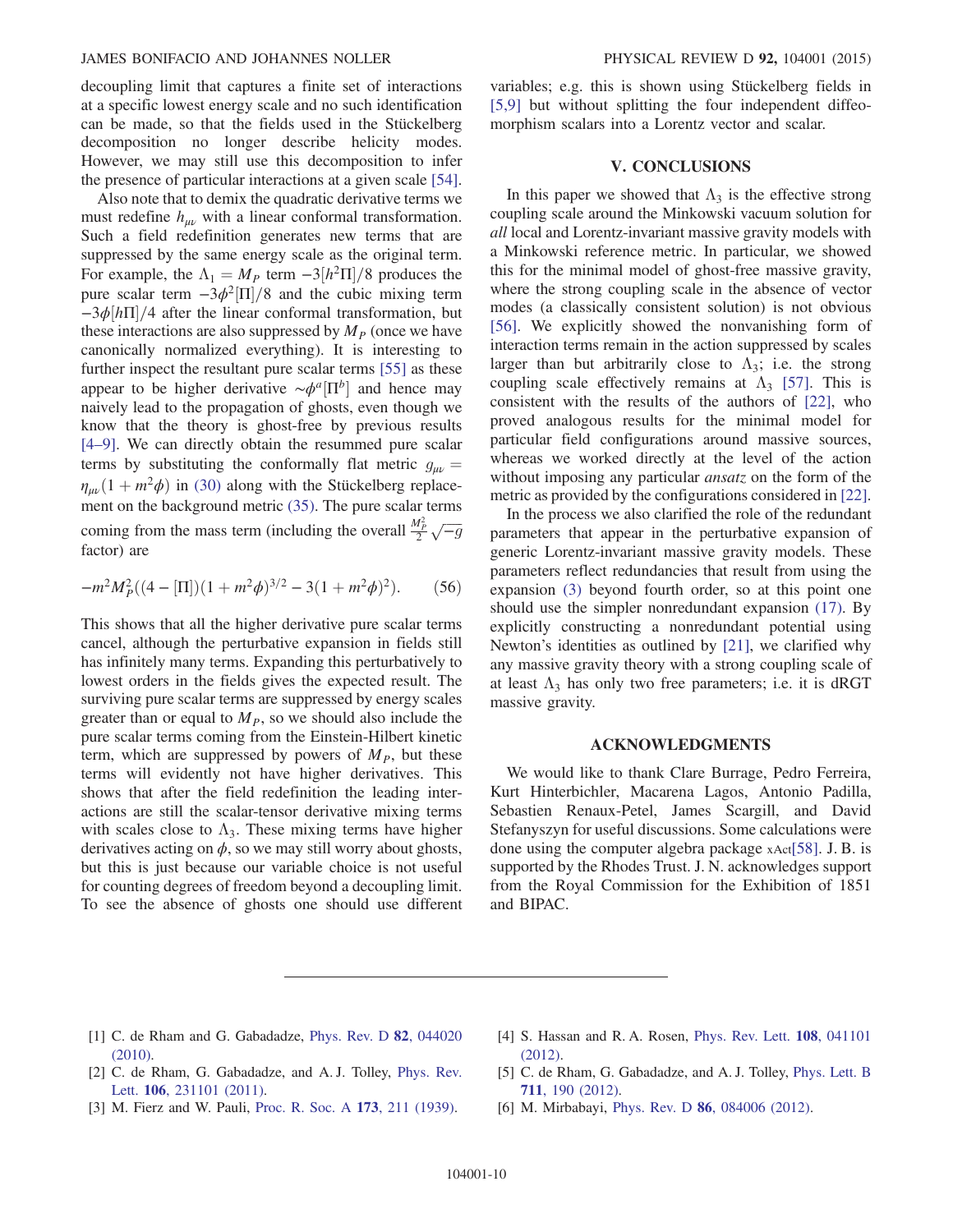- [7] C. de Rham, G. Gabadadze, and A. J. Tolley, [J. High Energy](http://dx.doi.org/10.1007/JHEP11(2011)093) [Phys. 11 \(2011\) 093.](http://dx.doi.org/10.1007/JHEP11(2011)093)
- [8] S. Hassan and R. A. Rosen, [J. High Energy Phys. 04 \(2012\)](http://dx.doi.org/10.1007/JHEP04(2012)123) [123.](http://dx.doi.org/10.1007/JHEP04(2012)123)
- [9] S. Hassan, A. Schmidt-May, and M. von Strauss, [Phys. Lett.](http://dx.doi.org/10.1016/j.physletb.2012.07.018) B 715[, 335 \(2012\)](http://dx.doi.org/10.1016/j.physletb.2012.07.018).
- <span id="page-10-0"></span>[10] K. Hinterbichler, [Rev. Mod. Phys.](http://dx.doi.org/10.1103/RevModPhys.84.671) **84**, 671 (2012).
- [11] C. de Rham, [Living Rev. Relativity](http://dx.doi.org/10.12942/lrr-2014-7) 17, 7 (2014).
- <span id="page-10-1"></span>[12] N. Arkani-Hamed, H. Georgi, and M. D. Schwartz, [Ann.](http://dx.doi.org/10.1016/S0003-4916(03)00068-X) [Phys. \(Berlin\)](http://dx.doi.org/10.1016/S0003-4916(03)00068-X) 305, 96 (2003).
- <span id="page-10-2"></span>[13] N. Arkani-Hamed, A. G. Cohen, and H. Georgi, [Phys. Rev.](http://dx.doi.org/10.1103/PhysRevLett.86.4757) Lett. 86[, 4757 \(2001\)](http://dx.doi.org/10.1103/PhysRevLett.86.4757).
- [14] N. Arkani-Hamed and M.D. Schwartz, [Phys. Rev. D](http://dx.doi.org/10.1103/PhysRevD.69.104001) 69, [104001 \(2004\).](http://dx.doi.org/10.1103/PhysRevD.69.104001)
- <span id="page-10-13"></span>[15] M.D. Schwartz, Phys. Rev. D 68[, 024029 \(2003\)](http://dx.doi.org/10.1103/PhysRevD.68.024029).
- <span id="page-10-3"></span>[16] D. Boulware and S. Deser, [Phys. Rev. D](http://dx.doi.org/10.1103/PhysRevD.6.3368) 6, 3368 [\(1972\).](http://dx.doi.org/10.1103/PhysRevD.6.3368)
- <span id="page-10-4"></span>[17] D. Comelli, M. Crisostomi, F. Nesti, and L. Pilo, [Phys. Rev.](http://dx.doi.org/10.1103/PhysRevD.86.101502) D 86[, 101502 \(2012\)](http://dx.doi.org/10.1103/PhysRevD.86.101502).
- [18] J. Kluson, Phys. Rev. D **86**[, 044024 \(2012\).](http://dx.doi.org/10.1103/PhysRevD.86.044024)
- [19] S. Deser, M. Sandora, A. Waldron, and G. Zahariade, [Phys.](http://dx.doi.org/10.1103/PhysRevD.90.104043) Rev. D 90[, 104043 \(2014\)](http://dx.doi.org/10.1103/PhysRevD.90.104043).
- [20] Note that this was already shown to be the maximal strong coupling scale of massive gravity in [\[12\],](#page-10-1) where the presence of vector modes (which do not need to be present classically) was implicitly assumed.
- <span id="page-10-6"></span>[21] S. Hassan and R. A. Rosen, [J. High Energy Phys. 07 \(2011\)](http://dx.doi.org/10.1007/JHEP07(2011)009) [009.](http://dx.doi.org/10.1007/JHEP07(2011)009)
- <span id="page-10-5"></span>[22] S. Renaux-Petel, [J. Cosmol. Astropart. Phys. 03 \(2014\) 043.](http://dx.doi.org/10.1088/1475-7516/2014/03/043)
- <span id="page-10-7"></span>[23] Unless we forgo locality [\[24\].](#page-10-29)
- <span id="page-10-29"></span>[24] M. Jaccard, M. Maggiore, and E. Mitsou, [Phys. Rev. D](http://dx.doi.org/10.1103/PhysRevD.88.044033) 88, [044033 \(2013\).](http://dx.doi.org/10.1103/PhysRevD.88.044033)
- <span id="page-10-8"></span>[25] S. Hassan, R. A. Rosen, and A. Schmidt-May, [J. High](http://dx.doi.org/10.1007/JHEP02(2012)026) [Energy Phys. 02 \(2012\) 026.](http://dx.doi.org/10.1007/JHEP02(2012)026)
- <span id="page-10-9"></span>[26] C. de Rham and S. Renaux-Petel, [J. Cosmol. Astropart.](http://dx.doi.org/10.1088/1475-7516/2013/01/035) [Phys. 01 \(2013\) 035.](http://dx.doi.org/10.1088/1475-7516/2013/01/035)
- <span id="page-10-10"></span>[27] Starting the expansion at quadratic order ensures that Minkowski is a solution for the full metric.
- [28] E. C. G. Stückelberg, Helv. Phys. Act. 30, 209 (1957).
- [29] W. Siegel, Phys. Rev. D **49**[, 4144 \(1994\).](http://dx.doi.org/10.1103/PhysRevD.49.4144)
- <span id="page-10-11"></span>[30] This requires first lowering all indices on  $h$  using the full metric, as in [\(4\)](#page-1-4).
- <span id="page-10-12"></span>[31] Technically, one should first demix kinetic terms at quadratic order (so that  $h, A, \phi$  describe independent propagating degrees of freedom in the linear theory), which requires us to perform the linearized conformal transformation

$$
h_{\mu\nu} \to h_{\mu\nu} + b_1 m^2 \phi \eta_{\mu\nu},\tag{57}
$$

in a theory with Fierz-Pauli tuning. However, we here impose the correct normalizations, anticipating that this will give the correct kinetic structure.

- <span id="page-10-14"></span>[32] That is, for any  $\epsilon > 0$ , interactions of the form  $\hat{h}^{n_h}(\partial \hat{A})^{n_A}(\partial^2 \hat{\phi})^{n_\phi}$  are suppressed by energy scales  $\Lambda_{3-\epsilon}$ , for large enough  $n_{\phi} \gg n_h$ ,  $n_A$ .
- <span id="page-10-15"></span>[33] A. Aubert, Phys. Rev. D 69[, 087502 \(2004\).](http://dx.doi.org/10.1103/PhysRevD.69.087502)
- [34] This value is computed for a solar mass source,  $M \sim 10^{30}$  kg, and a Hubble-mass graviton  $m \sim 10^{-33}$  eV.
- <span id="page-10-16"></span>[35] P. Creminelli, A. Nicolis, M. Papucci, and E. Trincherini, [J. High Energy Phys. 09 \(2005\) 003.](http://dx.doi.org/10.1088/1126-6708/2005/09/003)
- [36] C. Deffayet and J.-W. Rombouts, [Phys. Rev. D](http://dx.doi.org/10.1103/PhysRevD.72.044003) **72**, 044003 [\(2005\).](http://dx.doi.org/10.1103/PhysRevD.72.044003)
- <span id="page-10-17"></span>[37] A detailed discussion of the relation between the cutoff of the theory—the scale where full unitarity breaks down—and the perturbative unitarity violation scales, as well as their relation to an "environmental" strong coupling scale, is beyond the scope of this paper. We refer to [\[38](#page-10-30)–40] and references therein.
- <span id="page-10-30"></span>[38] C. Burrage, N. Kaloper, and A. Padilla, *[Phys. Rev. Lett.](http://dx.doi.org/10.1103/PhysRevLett.111.021802)* **111**, [021802 \(2013\).](http://dx.doi.org/10.1103/PhysRevLett.111.021802)
- [39] C. de Rham and R. H. Ribeiro, [J. Cosmol. Astropart. Phys.](http://dx.doi.org/10.1088/1475-7516/2014/11/016) [11 \(2014\) 016.](http://dx.doi.org/10.1088/1475-7516/2014/11/016)
- [40] N. Kaloper, A. Padilla, P. Saffin, and D. Stefanyszyn, [Phys.](http://dx.doi.org/10.1103/PhysRevD.91.045017) Rev. D 91[, 045017 \(2015\)](http://dx.doi.org/10.1103/PhysRevD.91.045017).
- <span id="page-10-18"></span>[41] This is a particular example of the fundamental theorem of symmetric polynomials, saying that any symmetric polynomial in the  $\lambda_i$ 's can be written uniquely as a polynomial in (the nonvanishing)  $\mathcal{L}_i(M)$ . This tells us the uniqueness at each order of nontrivially vanishing expressions such as [\(14a\)](#page-3-2) and that the only identically vanishing polynomial in the variables  $\mathcal{L}_{i=1,2,3,4}$  is the zero polynomial (the polynomial with all coefficients set to zero).
- <span id="page-10-19"></span>[42] There can still be terms in the resummed action that do not contribute to the equations of motion [\[21\].](#page-10-6)
- <span id="page-10-20"></span>[43] A. Nicolis, R. Rattazzi, and E. Trincherini, [Phys. Rev. D](http://dx.doi.org/10.1103/PhysRevD.79.064036) **79**, [064036 \(2009\).](http://dx.doi.org/10.1103/PhysRevD.79.064036)
- <span id="page-10-21"></span>[44] In addition to the graviton mass and cosmological constant, for fixed  $M_p$ .
- [45] In this case we would typically take the decoupling limit with  $T \to \infty$ ,  $T/M_P \to \text{constant}$  in addition to the above, where  $T$  is the trace of the stress-energy tensor of the source.
- <span id="page-10-23"></span><span id="page-10-22"></span>[46] N. A. Ondo and A. J. Tolley, [J. High Energy Phys. 11 \(2013\)](http://dx.doi.org/10.1007/JHEP11(2013)059) [059.](http://dx.doi.org/10.1007/JHEP11(2013)059)
- <span id="page-10-24"></span>[47] G. Gabadadze, K. Hinterbichler, D. Pirtskhalava, and Y. Shang, Phys. Rev. D 88[, 084003 \(2013\).](http://dx.doi.org/10.1103/PhysRevD.88.084003)
- [48] Note that, when computing scattering amplitudes, i.e., the Smatrix, for the theory, contributions from the  $\left(\partial \hat{A}\right)^2\left(\partial^2 \hat{\phi}\right)^n$ interactions are unavoidable, however, even if the vectors had previously been set to zero. In this sense the vectorscalar interactions themselves get strongly coupled at the  $\Lambda_3$ scale regardless of any tuning/solution one may impose on the vectors.
- <span id="page-10-26"></span><span id="page-10-25"></span>[49] K. Koyama, G. Niz, and G. Tasinato, [Phys. Rev. D](http://dx.doi.org/10.1103/PhysRevD.84.064033) 84, [064033 \(2011\).](http://dx.doi.org/10.1103/PhysRevD.84.064033)
- <span id="page-10-27"></span>[50] In higher dimensions, there is always a choice for the extra free parameters such that all decoupling limit interactions vanish.
- [51] Note that all interaction terms generated via applying this transformation to some original term inherit the same interaction scale as the original term. For example, the  $\hat{\phi}^2$ ( $\Box \hat{\phi}$ )<sup>2</sup> interaction generated out of a  $\hat{h}^2$ ( $\Box \hat{\phi}$ )<sup>2</sup> term will inherit the scale of the latter term inherit the scale of the latter term.
- <span id="page-10-28"></span>[52] J. Noller, J. H. C. Scargill, and P. G. Ferreira, [J. Cosmol.](http://dx.doi.org/10.1088/1475-7516/2014/02/007) [Astropart. Phys. 02 \(2014\) 007.](http://dx.doi.org/10.1088/1475-7516/2014/02/007)
- [53] In fact,  $Tr(XYZ) = Tr(YXZ)$ , as long as X, Y, Z are symmetric matrices. Note that this is not true for more than three matrices—we will come back to this below.